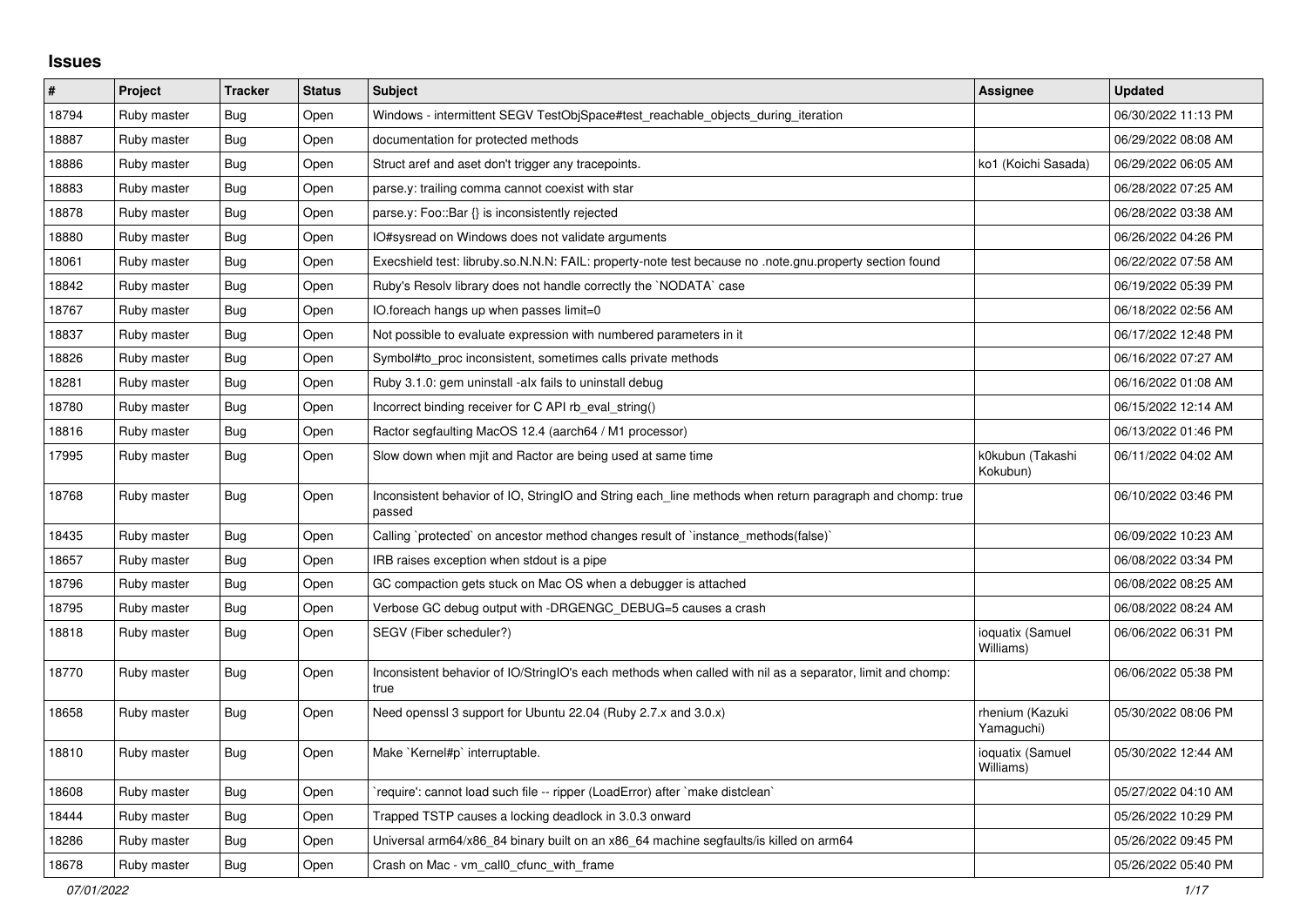| $\#$  | Project     | <b>Tracker</b> | <b>Status</b> | Subject                                                                             | <b>Assignee</b>           | <b>Updated</b>      |
|-------|-------------|----------------|---------------|-------------------------------------------------------------------------------------|---------------------------|---------------------|
| 18805 | Ruby master | Bug            | Open          | IO::Buffer is inconsistent when returning a string from an empty buffer             |                           | 05/25/2022 12:45 PM |
| 18804 | Ruby master | Bug            | Open          | Invalid line number for putnil instruction                                          |                           | 05/25/2022 09:22 AM |
| 18799 | Ruby master | Bug            | Open          | Refinement#import_methods vs attr_reader                                            |                           | 05/25/2022 06:50 AM |
| 18797 | Ruby master | Bug            | Open          | Third argument to Regexp.new is a bit broken                                        |                           | 05/23/2022 10:11 AM |
| 16829 | Ruby master | Bug            | Open          | Exceptions raised from within an enumerated method lose part of their stacktrace    |                           | 05/20/2022 07:25 PM |
| 17996 | Ruby master | <b>Bug</b>     | Open          | Cygwin: thread + pipe behavior since Ruby 2.6                                       | cruby-cygwin              | 05/19/2022 08:20 AM |
| 15334 | Ruby master | Bug            | Open          | child_info_fork::abort: address space needed by 'emoji_iso2022_kddi.so' on cygwin   | cruby-cygwin              | 05/19/2022 08:20 AM |
| 15097 | Ruby master | <b>Bug</b>     | Open          | Gem install fails on Ruby 2.5.1 with Cygwin (get_dns_server_list undefined)         | cruby-cygwin              | 05/19/2022 08:20 AM |
| 11840 | Ruby master | Bug            | Open          | Error with "make check" on Cygwin                                                   | cruby-cygwin              | 05/19/2022 08:20 AM |
| 9409  | Ruby master | Bug            | Open          | Cygwin I "filesystem" I encoding IIIIIIIIIIIII                                      | cruby-cygwin              | 05/19/2022 08:20 AM |
| 18783 | Ruby master | Bug            | Open          | OptionParser should recognize "-" as an optional argument                           |                           | 05/19/2022 12:15 AM |
| 18782 | Ruby master | <b>Bug</b>     | Open          | Race conditions in autoload when loading the same feature with multiple threads.    |                           | 05/18/2022 09:22 PM |
| 18751 | Ruby master | <b>Bug</b>     | Open          | Regression on master for Method#== when comparing public with private method        |                           | 05/18/2022 01:27 AM |
| 18789 | Ruby master | Bug            | Open          | make test-bundled-gems failed after make install                                    |                           | 05/18/2022 01:01 AM |
| 18784 | Ruby master | Bug            | Open          | `FileUtils.rm_f` and `FileUtils.rm_rf` should not mask exceptions                   |                           | 05/16/2022 09:04 AM |
| 18763 | Ruby master | Bug            | Open          | The configure option "--with-openssl-dir" has lower precedence than pkg-config      |                           | 05/11/2022 11:39 AM |
| 18764 | Ruby master | Bug            | Open          | Build Error when Using msys2-mingw64 and Ruby 3.2                                   |                           | 05/10/2022 06:48 AM |
| 18760 | Ruby master | Bug            | Open          | Ractors vs "skynet" microbenchmark                                                  |                           | 05/02/2022 11:36 PM |
| 18758 | Ruby master | Bug            | Open          | Ruby fails to build on M1 Mac when x86 Homebrew is installed                        |                           | 04/28/2022 03:19 PM |
| 18759 | Ruby master | <b>Bug</b>     | Open          | snapshot-ruby_2_7: test failure on macos-12                                         |                           | 04/28/2022 12:18 AM |
| 18740 | Ruby master | <b>Bug</b>     | Open          | Use of rightward assignment changes line number needed for line-targeted TracePoint |                           | 04/27/2022 09:56 AM |
| 18731 | Ruby master | Bug            | Open          | Parallel test-all sometimes does not run at all some tests                          |                           | 04/23/2022 12:58 PM |
| 18737 | Ruby master | Bug            | Open          | Windows 'require' is case independent                                               |                           | 04/22/2022 06:18 PM |
| 18622 | Ruby master | <b>Bug</b>     | Open          | const_get still looks in Object, while lexical constant lookup no longer does       |                           | 04/22/2022 11:26 AM |
| 18567 | Ruby master | Bug            | Open          | Depending on default gems in stdlib gems when not needed considered harmful         | hsbt (Hiroshi<br>SHIBATA) | 04/21/2022 04:45 PM |
| 18743 | Ruby master | Bug            | Open          | Enumerator#next / peek re-use each others stacktraces                               |                           | 04/19/2022 02:42 PM |
| 18738 | Ruby master | <b>Bug</b>     | Open          | IRB can't recognize heredoc after words                                             |                           | 04/18/2022 12:00 AM |
| 18733 | Ruby master | Bug            | Open          | Ruby GC problems cause performance issue with Ractor                                |                           | 04/15/2022 09:13 AM |
| 18686 | Ruby master | <b>Bug</b>     | Open          | Regexp supporting unexpected age properties in Ruby < 3.2                           |                           | 04/08/2022 06:52 PM |
| 18455 | Ruby master | <b>Bug</b>     | Open          | IO#close` has poor performance and difficult to understand semantics.               |                           | 04/04/2022 02:02 AM |
| 18674 | Ruby master | <b>Bug</b>     | Open          | Build failure `make up` with WSL2                                                   |                           | 04/01/2022 08:51 AM |
| 18605 | Ruby master | Bug            | Open          | Fails to run on (newer) 32bit Windows with ucrt                                     |                           | 04/01/2022 07:52 AM |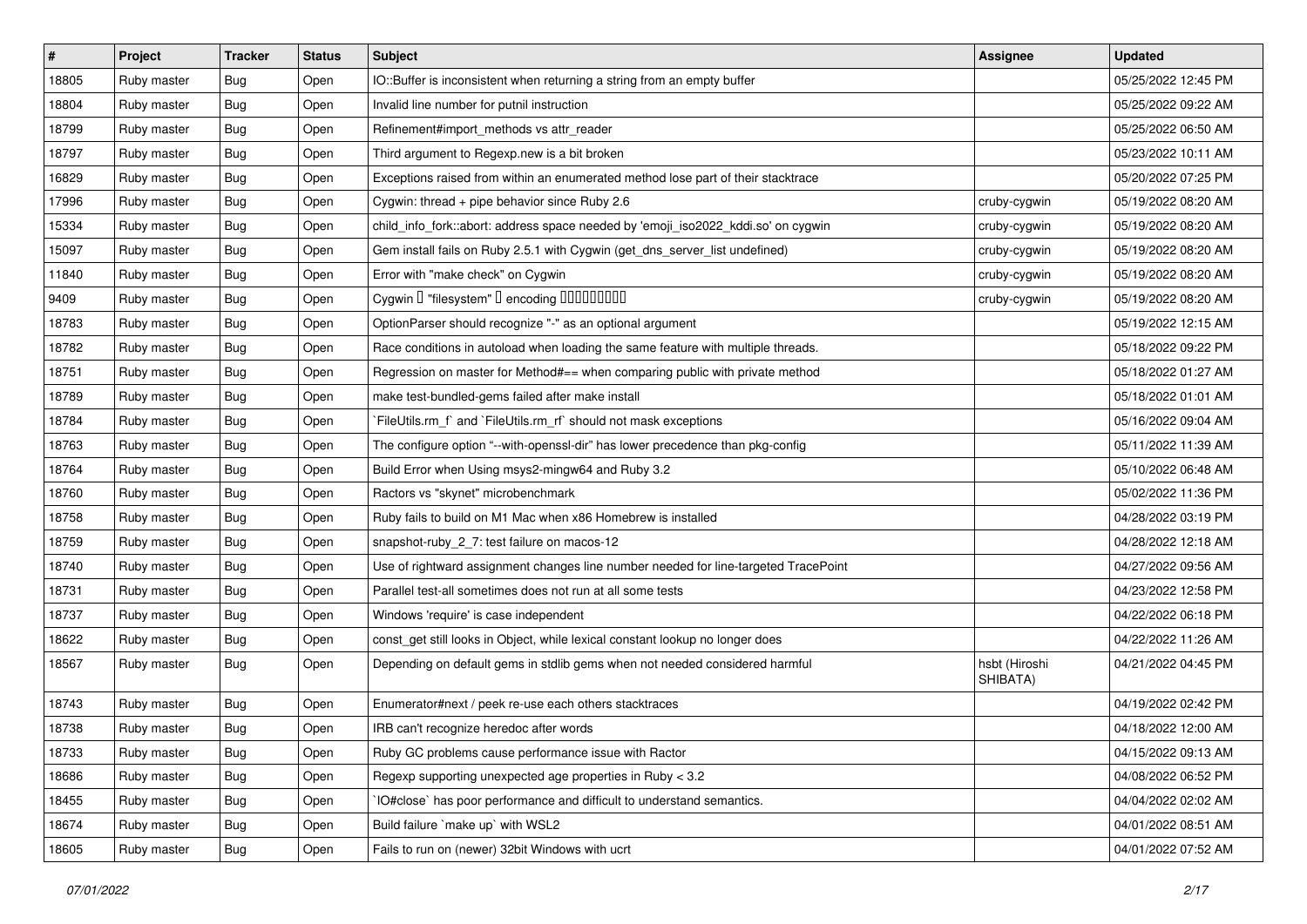| $\sharp$ | Project     | <b>Tracker</b> | <b>Status</b> | Subject                                                                                                             | <b>Assignee</b>              | <b>Updated</b>      |
|----------|-------------|----------------|---------------|---------------------------------------------------------------------------------------------------------------------|------------------------------|---------------------|
| 18247    | Ruby master | <b>Bug</b>     | Open          | weird results for `Array#slice` or `Array#[]` with argument of type `Enumerator::ArithmeticSequence`                |                              | 03/30/2022 11:05 PM |
| 18396    | Ruby master | Bug            | Open          | An unexpected "hash value omission" syntax error when without parentheses call expr follows                         |                              | 03/29/2022 09:58 PM |
| 18666    | Ruby master | Bug            | Open          | No rule to make target 'yaml/yaml.h', needed by 'api.o'                                                             | hsbt (Hiroshi<br>SHIBATA)    | 03/29/2022 11:17 AM |
| 18661    | Ruby master | Bug            | Open          | Net::HTTP behavior changed between 2.6 and 3.1 on windows.                                                          |                              | 03/25/2022 01:57 PM |
| 18553    | Ruby master | <b>Bug</b>     | Open          | Memory leak on compiling method call with kwargs                                                                    | ko1 (Koichi Sasada)          | 03/23/2022 09:34 PM |
| 18651    | Ruby master | <b>Bug</b>     | Open          | oob access in CP51932 -> CP50220 transcoder                                                                         | akr (Akira Tanaka)           | 03/23/2022 01:17 PM |
| 18614    | Ruby master | Bug            | Open          | Error (busy loop) in<br>TestGemCommandsSetupCommand#test_destdir_flag_does_not_try_to_write_to_the_default_gem_home | hsbt (Hiroshi<br>SHIBATA)    | 03/17/2022 01:03 AM |
| 18623    | Ruby master | Bug            | Open          | `make runnable` does not work                                                                                       | nobu (Nobuyoshi<br>Nakada)   | 03/16/2022 01:28 AM |
| 18580    | Ruby master | Bug            | Open          | Range#include? inconsistency for beginless String ranges                                                            |                              | 03/09/2022 10:22 PM |
| 18616    | Ruby master | Bug            | Open          | Error with clang(1) on MacOS due to _declspec()                                                                     |                              | 03/09/2022 10:50 AM |
| 18476    | Ruby master | <b>Bug</b>     | Open          | Call to require stuck forever after receiving EAGAIN on writev when running with zeus                               |                              | 02/28/2022 02:55 PM |
| 18601    | Ruby master | <b>Bug</b>     | Open          | Invalid byte sequences in Big5 encodings                                                                            | duerst (Martin Dürst)        | 02/23/2022 07:59 AM |
| 18257    | Ruby master | Bug            | Open          | rb_mRubyVMFrozenCore is broken by GC run                                                                            |                              | 02/10/2022 12:36 PM |
| 17263    | Ruby master | <b>Bug</b>     | Open          | Fiber context switch degrades with number of fibers, limit on number of fibers                                      |                              | 01/31/2022 02:47 PM |
| 11064    | Ruby master | <b>Bug</b>     | Open          | #singleton_methods for objects with special singleton_class returns an empty array                                  |                              | 01/31/2022 05:02 AM |
| 18518    | Ruby master | <b>Bug</b>     | Open          | NoMemoryError + [FATAL] failed to allocate memory for twice 1 << large                                              |                              | 01/28/2022 01:40 PM |
| 18507    | Ruby master | <b>Bug</b>     | Open          | Incorrect target_os detection in configure script                                                                   |                              | 01/25/2022 08:57 AM |
| 18510    | Ruby master | <b>Bug</b>     | Open          | Unexpected waiting for console when starting ruby on windows                                                        |                              | 01/23/2022 02:53 PM |
| 18506    | Ruby master | <b>Bug</b>     | Open          | make and make install rebuild items every time unnecessarily - sometimes causing races in parallel installs         |                              | 01/21/2022 01:46 PM |
| 18429    | Ruby master | Bug            | Open          | Configure ruby-3.0.3 on Solaris 10 Unknown keyword 'URL' in './ruby.tmp.pc'                                         |                              | 01/18/2022 09:15 PM |
| 18492    | Ruby master | Bug            | Open          | 'rb_rescue2` inside 'rb_protect' segfaults on Windows                                                               |                              | 01/14/2022 03:17 PM |
| 18472    | Ruby master | <b>Bug</b>     | Open          | rb_w32_map_errno is not found on Ruby-3.1.0                                                                         |                              | 01/13/2022 09:59 AM |
| 18473    | Ruby master | Bug            | Open          | Raw data in Socket:: Option#inspect on Amazon Linux 2                                                               |                              | 01/11/2022 02:13 PM |
| 18277    | Ruby master | <b>Bug</b>     | Open          | buffer error (Zlib::BufError) in Zlib::Deflate#deflate when using MJIT                                              | k0kubun (Takashi<br>Kokubun) | 01/05/2022 03:04 PM |
| 18454    | Ruby master | Bug            | Open          | YJIT slowing down key Discourse benchmarks                                                                          |                              | 01/04/2022 08:45 AM |
| 18457    | Ruby master | <b>Bug</b>     | Open          | ruby 2.7.5 fiddle/types.rb use uint32_t but fiddle/cparser.rb lacks uint32_t                                        |                              | 01/03/2022 01:00 PM |
| 18132    | Ruby master | <b>Bug</b>     | Open          | TODO: fix ccan/list thread safety                                                                                   |                              | 01/02/2022 08:22 AM |
| 18456    | Ruby master | <b>Bug</b>     | Open          | rdoc non-determinism: module includes can be added once or twice to generated .ri                                   |                              | 01/01/2022 11:16 PM |
| 18380    | Ruby master | Bug            | Open          | TestAddressResolve#test_socket_getnameinfo_domain_blocking test failures                                            |                              | 12/21/2021 04:22 PM |
| 18413    | Ruby master | <b>Bug</b>     | Open          | Segfault in `ripper/lexer.rb`                                                                                       |                              | 12/17/2021 04:49 PM |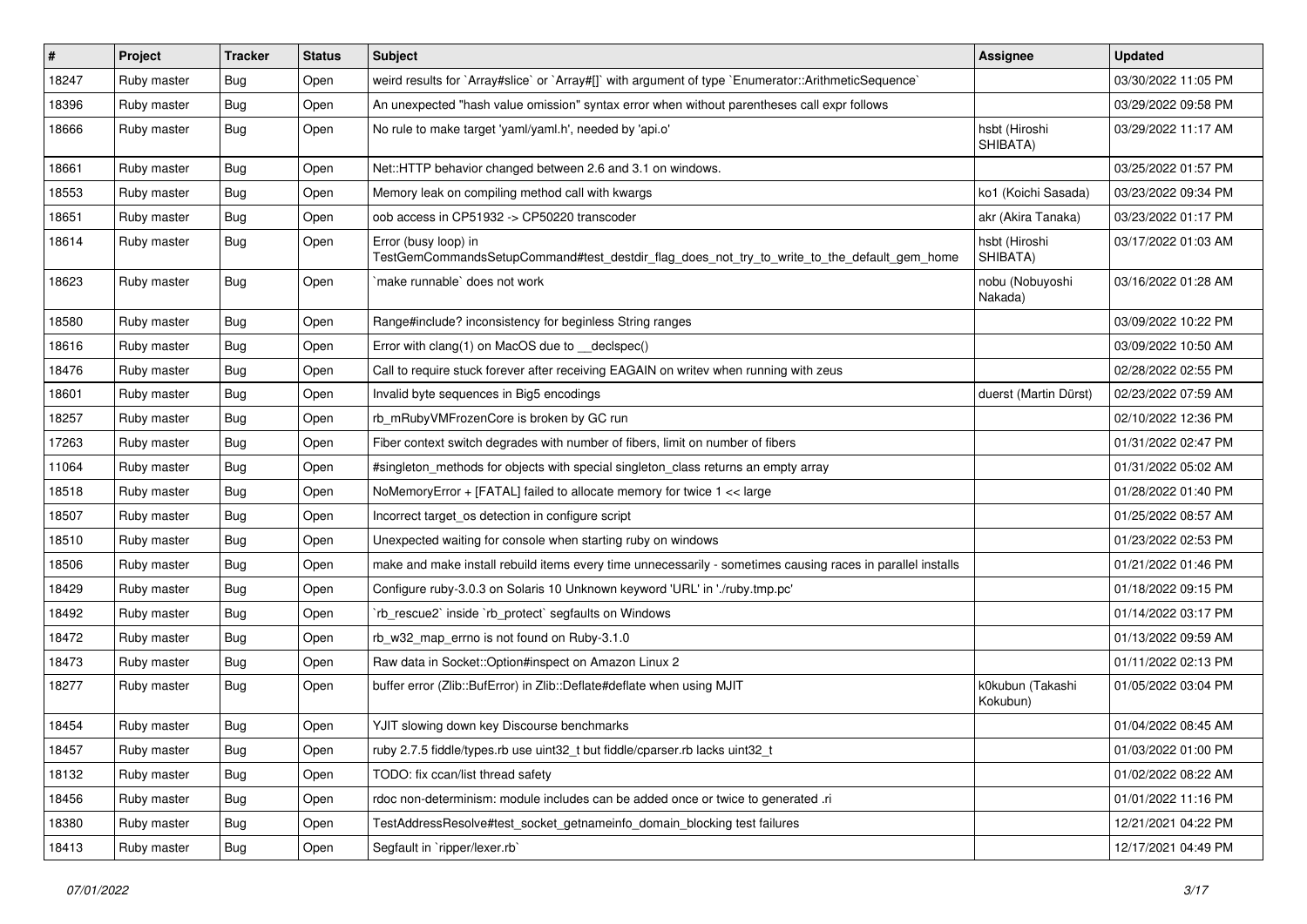| #     | Project     | <b>Tracker</b> | <b>Status</b> | Subject                                                                                                                           | <b>Assignee</b>               | <b>Updated</b>      |
|-------|-------------|----------------|---------------|-----------------------------------------------------------------------------------------------------------------------------------|-------------------------------|---------------------|
| 18412 | Ruby master | <b>Bug</b>     | Open          | Segfault in test_ractor.rb                                                                                                        |                               | 12/17/2021 04:23 AM |
| 17799 | Ruby master | <b>Bug</b>     | Open          | Seg fault in rb_class_clear_method_cache                                                                                          |                               | 12/09/2021 05:39 AM |
| 16920 | Ruby master | Bug            | Open          | TestThread#test_signal_at_join fails on aarch64                                                                                   |                               | 12/07/2021 02:17 PM |
| 18393 | Ruby master | <b>Bug</b>     | Open          | TestReadline#test_interrupt_in_other_thread fails on armv7hl                                                                      |                               | 12/07/2021 02:03 PM |
| 18073 | Ruby master | Bug            | Open          | test/ruby/test_jit.rb: "error: invalid use of '__builtin_va_arg_pack ()"' on Ruby 2.7.4 on gcc 4.8.5                              |                               | 12/03/2021 03:04 PM |
| 18379 | Ruby master | Bug            | Open          | [CI] Windows mingw/ucrt - test-all timeout failures                                                                               |                               | 12/02/2021 02:23 AM |
| 18359 | Ruby master | <b>Bug</b>     | Open          | [Windows MinGW] warning Please include winsock2.h before windows.h                                                                |                               | 11/23/2021 05:07 PM |
| 18338 | Ruby master | <b>Bug</b>     | Open          | Encoding.default_external = Encoding::UTF_16BE may add a wrongly-encoded string to<br>\$LOADED_FEATURES                           |                               | 11/15/2021 07:32 AM |
| 18269 | Ruby master | Bug            | Open          | trace_opt_not and trace_opt_regexpmatch2 insns are indistinguishable                                                              |                               | 11/12/2021 07:44 AM |
| 18255 | Ruby master | Bug            | Open          | ioctl zeroes the last buffer byte                                                                                                 |                               | 10/25/2021 08:13 AM |
| 18258 | Ruby master | Bug            | Open          | Ractor.shareable? can be slow and mutates internal object flags.                                                                  | ko1 (Koichi Sasada)           | 10/21/2021 08:58 AM |
| 17146 | Ruby master | <b>Bug</b>     | Open          | Queue operations are allowed after it is frozen                                                                                   |                               | 10/20/2021 08:32 PM |
| 17774 | Ruby master | <b>Bug</b>     | Open          | Quantified empty group causes regex to fail                                                                                       |                               | 10/13/2021 04:43 PM |
| 10416 | Ruby master | <b>Bug</b>     | Open          | Create mechanism for updating of Unicode data files downstreams when we want                                                      | nobu (Nobuyoshi<br>Nakada)    | 10/08/2021 06:40 AM |
| 18186 | Ruby master | <b>Bug</b>     | Open          | SEGV with system command - MinGW?                                                                                                 |                               | 09/22/2021 03:20 PM |
| 18119 | Ruby master | Bug            | Open          | Ractor crashes when instantiating classes                                                                                         | ko1 (Koichi Sasada)           | 09/14/2021 01:42 AM |
| 17624 | Ruby master | <b>Bug</b>     | Open          | Ractor.receive is not thread-safe                                                                                                 | ko1 (Koichi Sasada)           | 09/14/2021 01:40 AM |
| 17617 | Ruby master | <b>Bug</b>     | Open          | When a Ractor's incoming port is closed, Ractor.receive_if does not raise Ractor::ClosedError, but instead<br>blocks indefinitely | ko1 (Koichi Sasada)           | 09/14/2021 01:40 AM |
| 17878 | Ruby master | Bug            | Open          | bootstraptest/test_ractor.rb:224 a random failing test with "The outgoing-port is already closed<br>(Ractor::ClosedError)"        |                               | 09/13/2021 01:10 PM |
| 18152 | Ruby master | <b>Bug</b>     | Open          | Fix theoretical bug with signals $+$ qsort                                                                                        |                               | 09/08/2021 03:38 PM |
| 18144 | Ruby master | <b>Bug</b>     | Open          | Timeout not working while regular expression match is running                                                                     |                               | 09/02/2021 07:08 AM |
| 18131 | Ruby master | <b>Bug</b>     | Open          | addr2line.c: Some inlined functions mistakenly shown                                                                              |                               | 08/24/2021 07:59 PM |
| 16492 | Ruby master | <b>Bug</b>     | Open          | TestBugReporter#test bug reporter add test failures                                                                               | jaruga (Jun Aruga)            | 08/24/2021 01:12 PM |
| 17722 | Ruby master | <b>Bug</b>     | Open          | define_method with shareable results in "defined in a different Ractor"                                                           |                               | 08/24/2021 12:03 PM |
| 18129 | Ruby master | Bug            | Open          | Ractor-incompatible global variables can be accessed through alias                                                                |                               | 08/23/2021 10:08 PM |
| 15428 | Ruby master | <b>Bug</b>     | Open          | Refactor Proc#>> and #<<                                                                                                          |                               | 08/20/2021 06:31 PM |
| 18036 | Ruby master | Bug            | Open          | Pthread fibers become invalid on fork - different from normal fibers.                                                             | ioquatix (Samuel<br>Williams) | 08/19/2021 07:05 AM |
| 18080 | Ruby master | <b>Bug</b>     | Open          | Syntax error on one-line pattern matching                                                                                         |                               | 08/18/2021 12:38 AM |
| 18058 | Ruby master | <b>Bug</b>     | Open          | 3.1.0-dev with MJIT enabled Zlib::BufError during `gem install`                                                                   | k0kubun (Takashi<br>Kokubun)  | 08/02/2021 08:31 PM |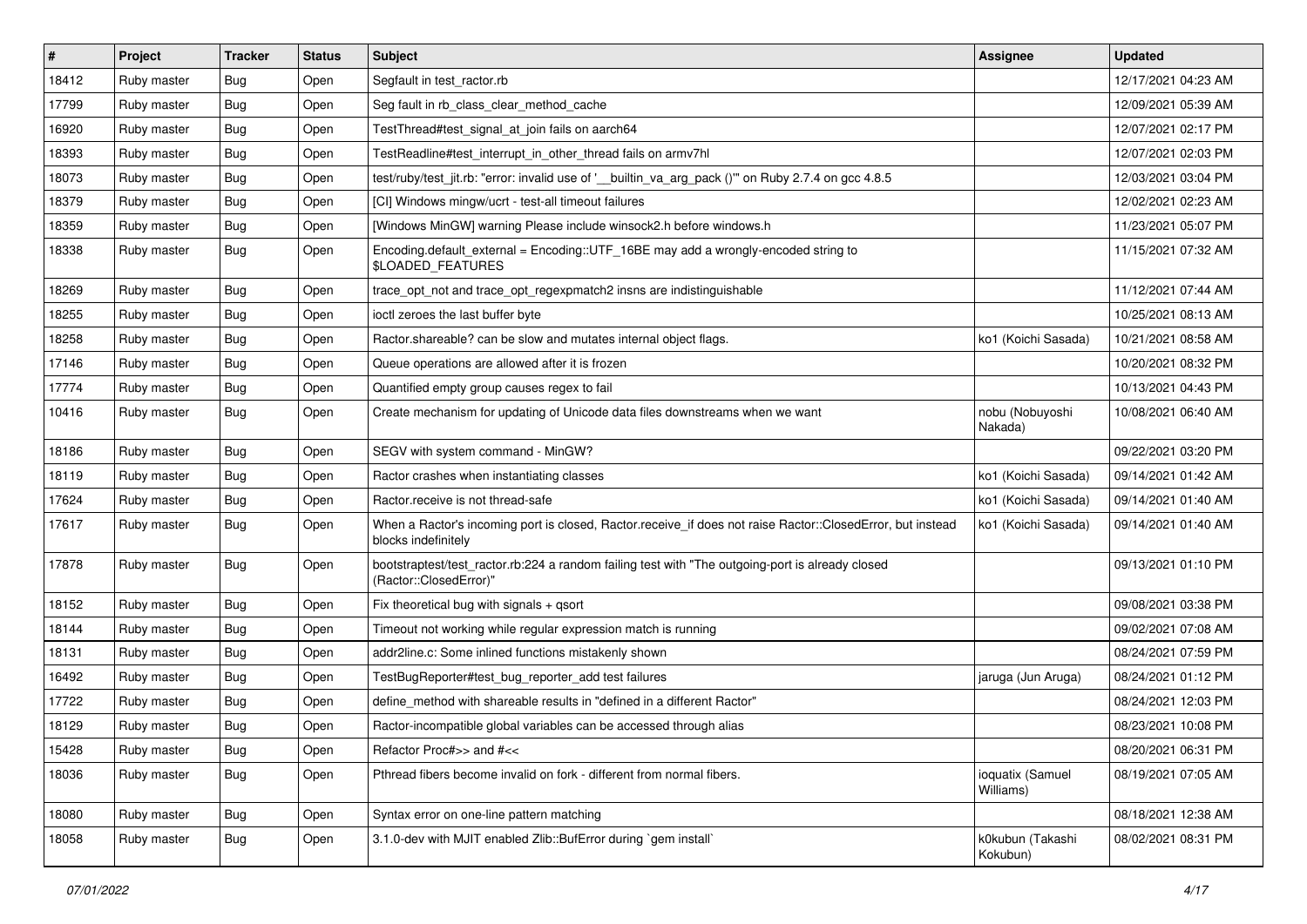| $\pmb{\sharp}$ | Project     | <b>Tracker</b> | <b>Status</b> | <b>Subject</b>                                                                                                          | <b>Assignee</b>       | <b>Updated</b>      |
|----------------|-------------|----------------|---------------|-------------------------------------------------------------------------------------------------------------------------|-----------------------|---------------------|
| 18002          | Ruby master | Bug            | Open          | s390x: Tests failing without LC_ALL env                                                                                 | jaruga (Jun Aruga)    | 07/12/2021 04:30 PM |
| 15993          | Ruby master | Bug            | Open          | 'require' doesn't work if there are Cyrillic chars in the path to Ruby dir                                              |                       | 07/09/2021 04:08 PM |
| 17931          | Ruby master | Bug            | Open          | Compile fails setup option nodynamic                                                                                    |                       | 07/07/2021 08:51 AM |
| 18013          | Ruby master | <b>Bug</b>     | Open          | Unexpected results when mxiing negated character classes and case-folding                                               |                       | 06/29/2021 12:05 PM |
| 18012          | Ruby master | Bug            | Open          | Case-insensitive character classes can only match multiple code points when top-level character class is not<br>negated |                       | 06/29/2021 08:35 AM |
| 18010          | Ruby master | <b>Bug</b>     | Open          | Character class with single character gets case-folded with following string                                            |                       | 06/28/2021 09:30 AM |
| 18009          | Ruby master | <b>Bug</b>     | Open          | Regexps \w and \W with /i option and /u option produce inconsistent results under nested negation and<br>intersection   |                       | 06/28/2021 09:09 AM |
| 14582          | Ruby master | Bug            | Open          | Unable to use `method_entry` and `method_return` tracing probes since 2.5                                               |                       | 06/18/2021 06:08 PM |
| 17999          | Ruby master | <b>Bug</b>     | Open          | TestMethod#test_zsuper intermittent timeout error on raspbian10-aarch64 CI                                              |                       | 06/18/2021 01:33 AM |
| 17990          | Ruby master | <b>Bug</b>     | Open          | Inconsistent behavior of Regexp quantifiers over characters with complex case foldings                                  |                       | 06/15/2021 11:59 AM |
| 17989          | Ruby master | Bug            | Open          | Case insensitive Regexps do not handle characters with overlapping case foldings                                        |                       | 06/15/2021 11:43 AM |
| 17925          | Ruby master | Bug            | Open          | Pattern matching syntax using semicolon one-line                                                                        |                       | 06/04/2021 03:08 PM |
| 17926          | Ruby master | Bug            | Open          | spec/ruby/core/file/atime_spec.rb: a random failing test on Travis ppc64le                                              |                       | 06/02/2021 04:35 PM |
| 17792          | Ruby master | Bug            | Open          | make notes and make test fail with Ruby3.0.1p64 RaspberryPI 4B Ubuntu 20.10 ARM64                                       |                       | 05/23/2021 08:23 PM |
| 17817          | Ruby master | Bug            | Open          | --jit outputs ./tmp/_ruby_mjit_*.h: No such file or directory on with TMP                                               |                       | 04/22/2021 11:57 AM |
| 11230          | Ruby master | Bug            | Open          | Should rb_struct_s_members() be public API?                                                                             |                       | 04/17/2021 05:06 PM |
| 12689          | Ruby master | <b>Bug</b>     | Open          | Thread isolation of $$~$ and \$                                                                                         |                       | 04/01/2021 08:51 PM |
| 17354          | Ruby master | <b>Bug</b>     | Open          | Module#const_source_location is misleading for constants awaiting autoload                                              |                       | 03/26/2021 05:56 PM |
| 17142          | Ruby master | <b>Bug</b>     | Open          | Ruby fails to build in AIX                                                                                              |                       | 03/20/2021 07:08 AM |
| 17680          | Ruby master | Bug            | Open          | tab completion no longer works on irb3.0                                                                                |                       | 03/13/2021 08:06 AM |
| 16810          | Ruby master | Bug            | Open          | ruby segfaults on s390x with musl libc                                                                                  |                       | 03/05/2021 01:38 AM |
| 17667          | Ruby master | <b>Bug</b>     | Open          | Module#name needs synchronization                                                                                       | ko1 (Koichi Sasada)   | 03/02/2021 07:31 AM |
| 14480          | Ruby master | <b>Bug</b>     | Open          | miniruby crashing when compiled with -O2 or -O1 on aarch64                                                              |                       | 02/23/2021 10:35 AM |
| 17646          | Ruby master | Bug            | Open          | Check for `_builtin_mul_overflow` with `long long` arguments                                                            |                       | 02/19/2021 06:19 PM |
| 17543          | Ruby master | <b>Bug</b>     | Open          | Ractor isolation broken by `self` in shareable proc                                                                     | ko1 (Koichi Sasada)   | 01/29/2021 03:06 PM |
| 17531          | Ruby master | <b>Bug</b>     | Open          | did_you_mean` not Ractor friendly                                                                                       | ko1 (Koichi Sasada)   | 01/29/2021 08:48 AM |
| 17420          | Ruby master | Bug            | Open          | Unsafe mutation of \$" when doing non-RubyGems require in Ractor                                                        | ko1 (Koichi Sasada)   | 01/07/2021 01:23 PM |
| 17513          | Ruby master | <b>Bug</b>     | Open          | Methods of shareable objects and UnboundMethods should be shareable                                                     | ko1 (Koichi Sasada)   | 01/06/2021 08:53 PM |
| 17373          | Ruby master | <b>Bug</b>     | Open          | Ruby 3.0 is slower at Discourse bench than Ruby 2.7                                                                     |                       | 01/04/2021 06:47 AM |
| 17506          | Ruby master | <b>Bug</b>     | Open          | Ractor isolation broken by ThreadGroup                                                                                  |                       | 01/03/2021 08:05 PM |
| 17337          | Ruby master | Bug            | Open          | Don't embed Ruby build-time configuration in Ruby                                                                       |                       | 12/21/2020 04:17 PM |
| 17400          | Ruby master | Bug            | Open          | Incorrect character downcase for Greek Sigma                                                                            | duerst (Martin Dürst) | 12/17/2020 06:56 AM |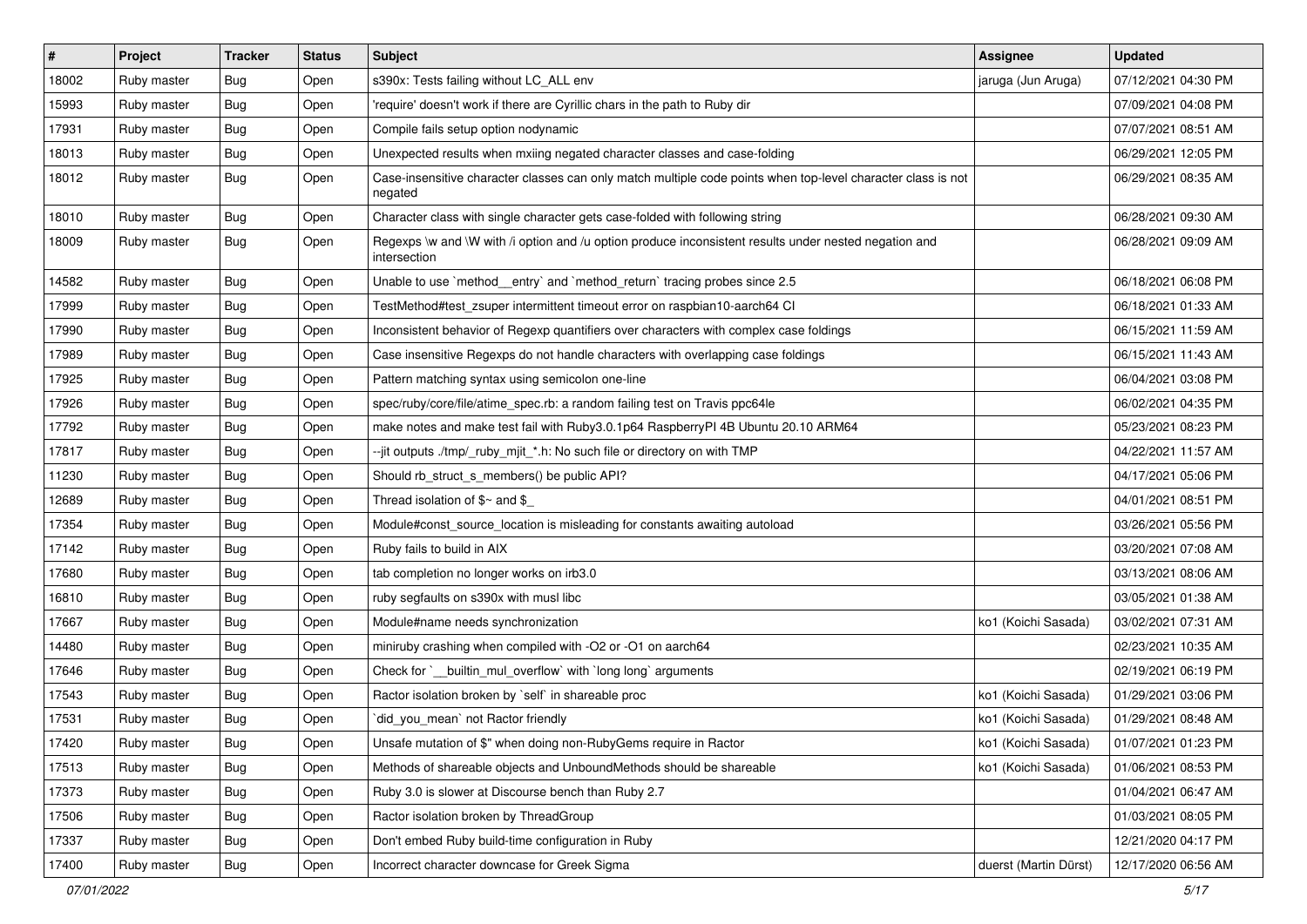| $\pmb{\sharp}$ | Project     | <b>Tracker</b> | <b>Status</b> | Subject                                                                                                                                               | <b>Assignee</b>               | <b>Updated</b>      |
|----------------|-------------|----------------|---------------|-------------------------------------------------------------------------------------------------------------------------------------------------------|-------------------------------|---------------------|
| 17383          | Ruby master | <b>Bug</b>     | Open          | 3.0 recursion memory speed issues                                                                                                                     |                               | 12/09/2020 05:41 PM |
| 17359          | Ruby master | Bug            | Open          | Ractor copy mode is not Ractor-safe                                                                                                                   | ko1 (Koichi Sasada)           | 12/02/2020 05:42 PM |
| 17159          | Ruby master | Bug            | Open          | extend 'define method' for Ractor                                                                                                                     |                               | 10/29/2020 04:06 PM |
| 11808          | Ruby master | Bug            | Open          | Different behavior between Enumerable#grep and Array#grep                                                                                             | ko1 (Koichi Sasada)           | 10/26/2020 04:36 AM |
| 17180          | Ruby master | Bug            | Open          | Ractor and constant referencing                                                                                                                       |                               | 09/20/2020 05:43 PM |
| 16997          | Ruby master | Bug            | Open          | IO#gets converts some \r\n to \n with universal newline: false                                                                                        |                               | 08/26/2020 05:20 PM |
| 17037          | Ruby master | Bug            | Open          | rounding of Rational#to_f                                                                                                                             |                               | 08/26/2020 03:54 AM |
| 16820          | Ruby master | <b>Bug</b>     | Open          | LEGAL is out of sync                                                                                                                                  |                               | 08/19/2020 11:08 AM |
| 16959          | Ruby master | Bug            | Open          | Weakmap has specs and third-party usage despite being a private API                                                                                   |                               | 06/13/2020 08:54 PM |
| 7840           | Ruby master | Bug            | Open          | -Wdeclaration-after-statement is valid for C/ObjC but not for C++                                                                                     | nobu (Nobuyoshi<br>Nakada)    | 06/02/2020 04:41 PM |
| 16927          | Ruby master | <b>Bug</b>     | Open          | String#tr won't return the expected result for some sign with diacritics                                                                              |                               | 06/01/2020 05:24 AM |
| 16905          | Ruby master | Bug            | Open          | Ruby required to build Ruby on Haiku?                                                                                                                 |                               | 05/24/2020 08:08 AM |
| 14387          | Ruby master | <b>Bug</b>     | Open          | Ruby 2.5 <sup>D</sup> Alpine Linux 000000000000 SystemStackError 00000                                                                                |                               | 04/21/2020 03:13 PM |
| 16493          | Ruby master | Bug            | Open          | TestThreadQueue#test_thr_kill is flaky on AArch64                                                                                                     |                               | 01/09/2020 09:39 AM |
| 10580          | Ruby master | <b>Bug</b>     | Open          | TestProcess#test_deadlock_by_signal_at_forking fails on ARM                                                                                           | akr (Akira Tanaka)            | 12/30/2019 03:00 AM |
| 10128          | Ruby master | Bug            | Open          | Quoting problem for arguments of Kernel.system, Kernel.exec on Windows                                                                                | cruby-windows                 | 12/30/2019 03:00 AM |
| 9435           | Ruby master | Bug            | Open          | Kernel.system problem                                                                                                                                 |                               | 12/30/2019 03:00 AM |
| 8185           | Ruby master | Bug            | Open          | Thread/fork issue                                                                                                                                     |                               | 12/30/2019 03:00 AM |
| 12500          | Ruby master | Bug            | Open          | TestProcess#test_aspawn_too_long_path fails on mips with "argument too big"                                                                           |                               | 12/29/2019 10:38 AM |
| 14418          | Ruby master | Bug            | Open          | ruby 2.5 slow regexp execution                                                                                                                        |                               | 12/29/2019 10:34 AM |
| 16288          | Ruby master | Bug            | Open          | Segmentation fault with finalizers, threads                                                                                                           |                               | 12/19/2019 07:46 PM |
| 16265          | Ruby master | Bug            | Open          | Test (spec) failure using current MSYS2 tools, related to -fstack-protector and possibly<br>D_FORTIFY_SOURCE=2                                        |                               | 12/03/2019 03:09 PM |
| 16185          | Ruby master | Bug            | Open          | basictest failure on AIX 6.1 for 64bit build                                                                                                          | kanemoto (Yutaka<br>Kanemoto) | 10/15/2019 12:05 AM |
| 16158          | Ruby master | Bug            | Open          | "st" Character Sequence In Regex Look-Behind Causes Illegal Pattern Error When Combined With POSIX<br>Bracket Expressions And Case Insensitivity Flag |                               | 09/17/2019 09:37 AM |
| 16145          | Ruby master | Bug            | Open          | regexp match error if mixing /i, character classes, and utf8                                                                                          |                               | 09/06/2019 05:52 AM |
| 10436          | Ruby master | <b>Bug</b>     | Open          | ruby -c and ripper inconsistency: m(&nil) {}                                                                                                          |                               | 08/27/2019 12:08 AM |
| 8444           | Ruby master | <b>Bug</b>     | Open          | Regexp vars \$~ and friends are not thread local                                                                                                      | ko1 (Koichi Sasada)           | 07/30/2019 07:38 AM |
| 11174          | Ruby master | <b>Bug</b>     | Open          | threads memory leak                                                                                                                                   | ko1 (Koichi Sasada)           | 06/17/2019 03:17 PM |
| 15764          | Ruby master | Bug            | Open          | Whitespace and control characters should not be permitted in tokens                                                                                   | matz (Yukihiro<br>Matsumoto)  | 04/22/2019 07:48 AM |
| 15438          | Ruby master | Bug            | Open          | Threads can't switch faster than TIME QUANTUM (NSEC USEC MSEC)                                                                                        |                               | 03/25/2019 08:53 PM |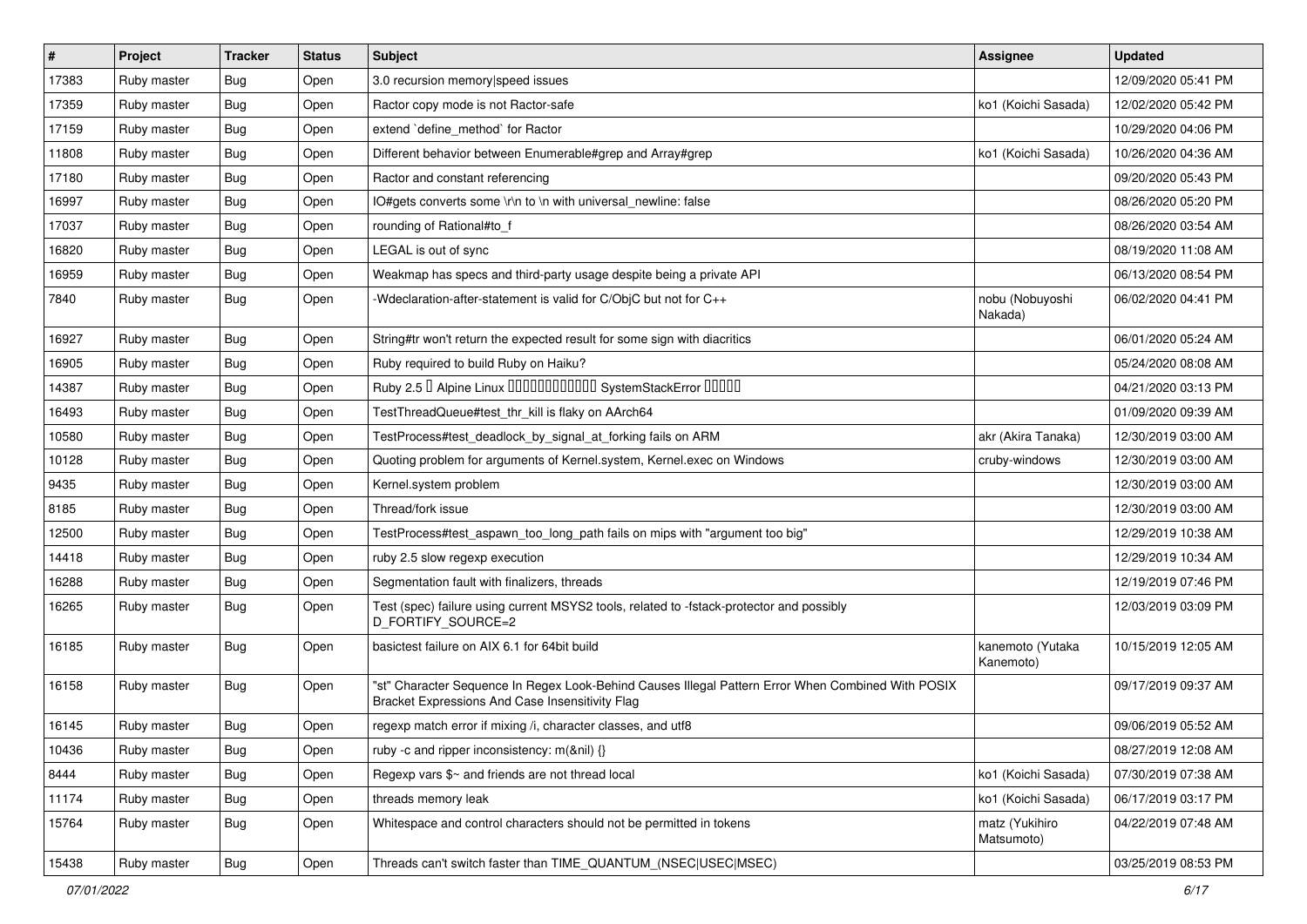| $\sharp$ | Project     | <b>Tracker</b> | <b>Status</b> | Subject                                                                                                           | <b>Assignee</b>                     | <b>Updated</b>      |
|----------|-------------|----------------|---------------|-------------------------------------------------------------------------------------------------------------------|-------------------------------------|---------------------|
| 15598    | Ruby master | <b>Bug</b>     | Open          | Deadlock on mutual reference of autoloaded constants                                                              |                                     | 03/20/2019 10:58 AM |
| 15599    | Ruby master | Bug            | Open          | Mixing autoload and require causes deadlock and incomplete definition.                                            |                                     | 02/12/2019 01:40 PM |
| 15423    | Ruby master | <b>Bug</b>     | Open          | fork leapfrog leaks memory on FreeBSD 11.2                                                                        |                                     | 12/16/2018 02:28 PM |
| 14474    | Ruby master | <b>Bug</b>     | Open          | skip "TestException#test_thread_signal_location" as known bug                                                     |                                     | 12/10/2018 07:09 AM |
| 14640    | Ruby master | Bug            | Open          | [win32] File.realpath treats a relative path with a drive letter as an absolute path.                             | cruby-windows                       | 12/10/2018 07:09 AM |
| 15386    | Ruby master | <b>Bug</b>     | Open          | [PATCH] io.c (rb_io_check_char_readable): do not io_fflush buffered sockets                                       |                                     | 12/06/2018 11:38 AM |
| 15367    | Ruby master | Bug            | Open          | IO.select is not resumed when io-object gets closed                                                               |                                     | 12/03/2018 10:22 AM |
| 15315    | Ruby master | Bug            | Open          | ec_switch can still lose interrupts                                                                               | ko1 (Koichi Sasada)                 | 11/20/2018 09:32 AM |
| 15310    | Ruby master | Bug            | Open          | [PATCH] thread_pthread.c: close race from UBF_TIMER and non-GVL-releasing thread                                  |                                     | 11/20/2018 12:50 AM |
| 15263    | Ruby master | Bug            | Open          | [PATCH] vm_trace.c (postponed_job_register): only hit main thread                                                 | ko1 (Koichi Sasada)                 | 10/27/2018 11:35 PM |
| 15247    | Ruby master | <b>Bug</b>     | Open          | Windows - TEMP folder, non 8.3 & drive, fails & errors in test-all (ruby & rdoc)                                  |                                     | 10/23/2018 05:02 PM |
| 15072    | Ruby master | <b>Bug</b>     | Open          | thread.c:4356:5: error: implicit declaration of function 'ubf_list_atfork'                                        | normalperson (Eric<br>Wong)         | 09/20/2018 03:32 AM |
| 14364    | Ruby master | Bug            | Open          | Regexp last match variable in procs                                                                               |                                     | 09/14/2018 05:28 AM |
| 14971    | Ruby master | Bug            | Open          | error: implicit declaration of function 'rb_vm_call0                                                              | nobu (Nobuyoshi<br>Nakada)          | 09/06/2018 03:53 AM |
| 14957    | Ruby master | Bug            | Open          | MinGW, gcc 8.2.0, bootstraptest test_thread.rb - failure ?                                                        |                                     | 08/03/2018 02:46 PM |
| 14906    | Ruby master | Bug            | Open          | MinGW failure - TestIO#test_copy_stream_no_busy_wait                                                              |                                     | 07/12/2018 03:52 AM |
| 14838    | Ruby master | <b>Bug</b>     | Open          | RegexpError with double "s" in look-behind assertion in case-insensitive unicode regexp                           |                                     | 06/09/2018 04:04 PM |
| 14826    | Ruby master | Bug            | Open          | make: *** [.ext/include/sparc-solaris2.10/rb_mjit_min_header-2.6.0.h] Error 1 on Solaris 10 with very old<br>gcc3 |                                     | 06/05/2018 02:02 PM |
| 14761    | Ruby master | <b>Bug</b>     | Open          | TestThread#test_join_limits hangs up on Solaris 10 with gcc                                                       |                                     | 05/16/2018 05:23 AM |
| 14681    | Ruby master | Bug            | Open          | syswrite': stream closed in another thread (IOError)                                                              |                                     | 04/22/2018 12:12 AM |
| 4173     | Ruby master | Bug            | Open          | TestProcess#test_wait_and_sigchild DDDDDDDD                                                                       |                                     | 03/15/2018 08:29 AM |
| 14422    | Ruby master | <b>Bug</b>     | Open          | Ruby configuration options should not be reused for gem builds                                                    |                                     | 03/05/2018 03:32 PM |
| 9507     | Ruby master | Bug            | Open          | Ruby 2.1.0 is broken on ARMv5: tried to create Proc object without a block                                        | charliesome (Charlie<br>Somerville) | 01/05/2018 09:00 PM |
| 7892     | Ruby master | <b>Bug</b>     | Open          | MIME encoding bug of NKF.nkf                                                                                      | naruse (Yui NARUSE)                 | 12/25/2017 06:15 PM |
| 7742     | Ruby master | <b>Bug</b>     | Open          | System encoding (Windows-1258) is not recognized by Ruby to convert back to UTF-8                                 | duerst (Martin Dürst)               | 12/25/2017 06:15 PM |
| 13571    | Ruby master | <b>Bug</b>     | Open          | Script arguments, encoding, windows / MinGW                                                                       |                                     | 11/12/2017 10:53 PM |
| 14083    | Ruby master | <b>Bug</b>     | Open          | Refinement in block calling incorrect method                                                                      |                                     | 11/05/2017 07:36 PM |
| 14064    | Ruby master | <b>Bug</b>     | Open          | test-all with and without -j - incorrect assertions and missing test methods                                      |                                     | 11/03/2017 10:54 PM |
| 14049    | Ruby master | Bug            | Open          | SEGV svn 60401 require_relative                                                                                   |                                     | 10/26/2017 05:25 PM |
| 13644    | Ruby master | Bug            | Open          | Windows - Setting Time.now                                                                                        |                                     | 06/11/2017 03:43 AM |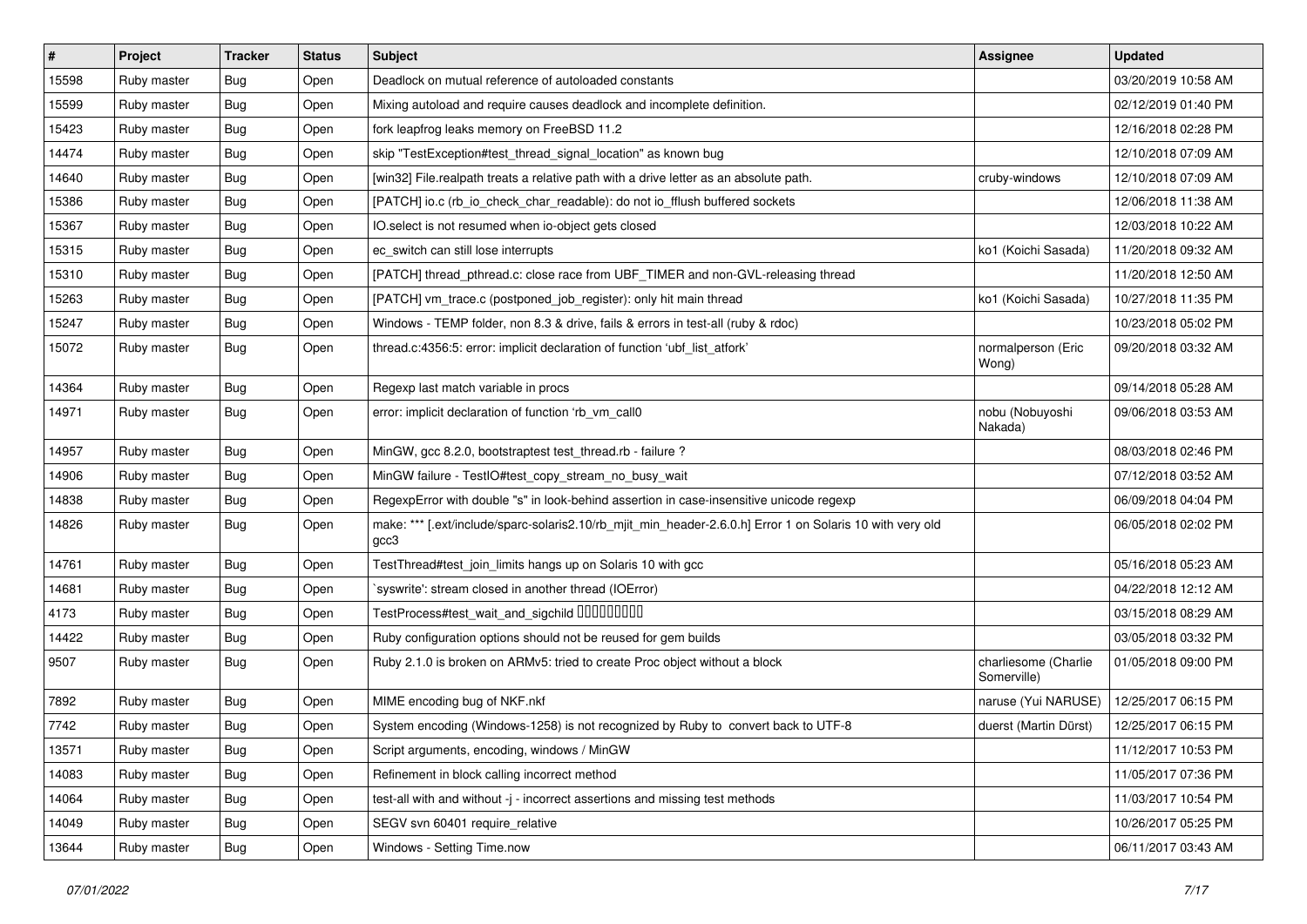| #     | Project     | <b>Tracker</b> | <b>Status</b> | Subject                                                                                               | <b>Assignee</b>                   | <b>Updated</b>      |
|-------|-------------|----------------|---------------|-------------------------------------------------------------------------------------------------------|-----------------------------------|---------------------|
| 13542 | Ruby master | Bug            | Open          | MinGW trunk Builds - Summary of Issues                                                                |                                   | 05/19/2017 07:04 PM |
| 13500 | Ruby master | <b>Bug</b>     | Open          | MinGW TestArity#test_proc_err_mess stops testing                                                      |                                   | 04/26/2017 03:27 PM |
| 13485 | Ruby master | Bug            | Open          | MinGW TestEnumerable#test_callcc SEGV info                                                            |                                   | 04/19/2017 04:17 PM |
| 13164 | Ruby master | <b>Bug</b>     | Open          | A second `SystemStackError` exception results in `Segmentation fault (core dumped)`                   |                                   | 04/14/2017 01:05 PM |
| 13151 | Ruby master | Bug            | Open          | File.writable? doesn't report correctly if a directory is writable on Windows.                        |                                   | 01/23/2017 05:46 PM |
| 12852 | Ruby master | Bug            | Open          | URI.parse can't handle non-ascii URIs                                                                 | akira (akira yamada)              | 12/12/2016 06:39 PM |
| 9760  | Ruby master | <b>Bug</b>     | Open          | mkmf does not allow for linking against custom libraries when a system library is present             |                                   | 05/24/2016 08:11 AM |
| 12280 | Ruby master | Bug            | Open          | IO.copy_stream(IO, IO) fails with "pread() not implemented"                                           |                                   | 04/28/2016 05:51 AM |
| 12179 | Ruby master | <b>Bug</b>     | Open          | Build failure due to VPATH expansion                                                                  |                                   | 04/14/2016 01:55 AM |
| 11582 | Ruby master | <b>Bug</b>     | Open          | On Solaris, Rational#** returns -Infinity for Rational(0) when passed a negative Float                |                                   | 10/13/2015 03:12 AM |
| 11514 | Ruby master | Bug            | Open          | AIX6.1 - Ruby 2.2.3 - Segmentation fault in :byteslice                                                |                                   | 09/18/2015 07:39 AM |
| 11438 | Ruby master | Bug            | Open          | native_thread_init_stack() get machine.stack_start unequal to thread's stack start address, x86 win32 | cruby-windows                     | 08/13/2015 07:31 AM |
| 11183 | Ruby master | Bug            | Open          |                                                                                                       |                                   | 05/26/2015 08:32 AM |
| 11177 | Ruby master | <b>Bug</b>     | Open          | <b>DATADEOFOOOOOOOO</b>                                                                               |                                   | 05/25/2015 03:49 AM |
| 10009 | Ruby master | <b>Bug</b>     | Open          | IO operation is 10x slower in multi-thread environment                                                | ko1 (Koichi Sasada)               | 05/21/2015 07:19 AM |
| 11142 | Ruby master | Bug            | Open          | Command line argument parser on windows handles double quotes inconsistently.                         | usa (Usaku<br>NAKAMURA)           | 05/12/2015 04:09 PM |
| 17753 | Ruby master | Feature        | Open          | Add Module#namespace                                                                                  |                                   | 07/01/2022 04:13 PM |
| 18814 | Ruby master | Feature        | Open          | Ractor: add method to query incoming message queue size                                               |                                   | 06/30/2022 10:58 AM |
| 18885 | Ruby master | Feature        | Open          | Long lived fork advisory API (potential Copy on Write optimizations)                                  |                                   | 06/30/2022 09:27 AM |
| 18559 | Ruby master | Feature        | Open          | Allocation tracing: Objects created by the parser are attributed to Kernel.require                    |                                   | 06/28/2022 12:21 PM |
| 17326 | Ruby master | Feature        | Open          | Add Kernel#must! to the standard library                                                              |                                   | 06/22/2022 04:10 PM |
| 18809 | Ruby master | Feature        | Open          | Add Numeric#ceildiv                                                                                   |                                   | 06/21/2022 06:21 PM |
| 18832 | Ruby master | Feature        | Open          | Do not have class/module keywords consider ancestors of Object                                        |                                   | 06/21/2022 05:50 AM |
| 15330 | Ruby master | Feature        | Open          | autoload relative                                                                                     | matz (Yukihiro<br>Matsumoto)      | 06/19/2022 11:25 PM |
| 18841 | Ruby master | Feature        | Open          | Proposal: autoload_relative                                                                           |                                   | 06/19/2022 11:22 PM |
| 18644 | Ruby master | Feature        | Open          | Coerce anything callable to a Proc                                                                    |                                   | 06/18/2022 05:28 PM |
| 18831 | Ruby master | Feature        | Open          | Block argument to `yield`                                                                             |                                   | 06/18/2022 03:12 AM |
| 18159 | Ruby master | Feature        | Open          | Integrate functionality of dead_end gem into Ruby                                                     | matz (Yukihiro<br>Matsumoto)      | 06/17/2022 02:06 PM |
| 18835 | Ruby master | Feature        | Open          | Add InstructionSequence#type method                                                                   |                                   | 06/16/2022 10:30 PM |
| 17525 | Ruby master | Feature        | Open          | Implement Happy Eyeballs Version 2 (RFC8305) in Socket.tcp                                            | Glass_saga (Masaki<br>Matsushita) | 06/16/2022 01:08 AM |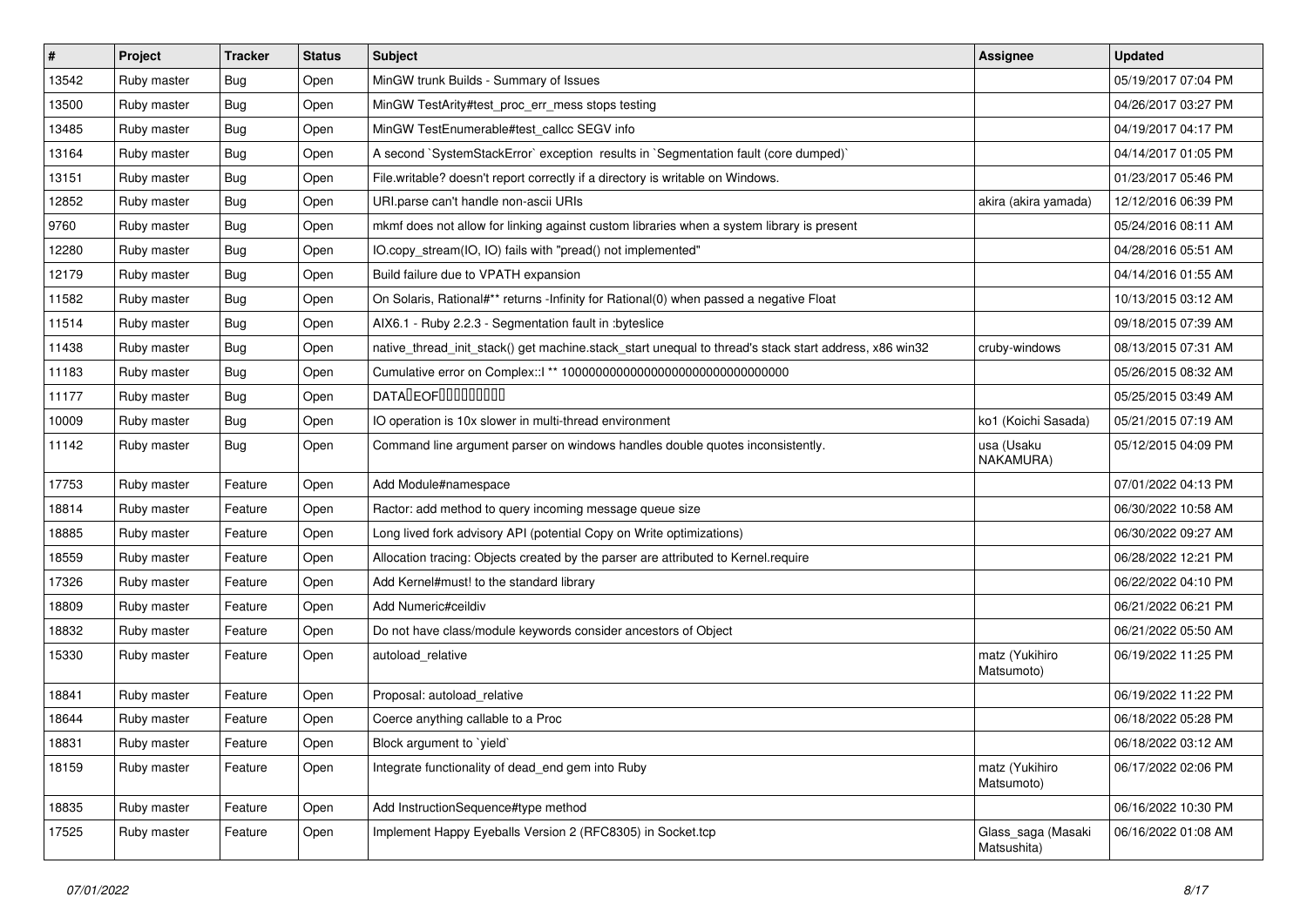| $\vert$ # | Project     | Tracker | <b>Status</b> | <b>Subject</b>                                                                     | <b>Assignee</b>                   | <b>Updated</b>      |
|-----------|-------------|---------|---------------|------------------------------------------------------------------------------------|-----------------------------------|---------------------|
| 17472     | Ruby master | Feature | Open          | HashWithIndifferentAccess like Hash extension                                      |                                   | 06/16/2022 01:08 AM |
| 17468     | Ruby master | Feature | Open          | Deprecate RUBY_DEVEL                                                               |                                   | 06/16/2022 01:08 AM |
| 16476     | Ruby master | Feature | Open          | Socket.getaddrinfo cannot be interrupted by Timeout.timeout                        | Glass_saga (Masaki<br>Matsushita) | 06/16/2022 01:08 AM |
| 16005     | Ruby master | Feature | Open          | A variation of Time.iso8601 that can parse yyyy-MM-dd HH:mm:ss                     |                                   | 06/16/2022 01:08 AM |
| 16495     | Ruby master | Feature | Open          | Inconsistent quotes in error messages                                              | matz (Yukihiro<br>Matsumoto)      | 06/15/2022 04:21 PM |
| 18825     | Ruby master | Feature | Open          | Specialized instruction for "array literal + `.hash`"                              |                                   | 06/14/2022 05:24 PM |
| 18822     | Ruby master | Feature | Open          | Ruby lack a proper method to percent-encode strings for URIs (RFC 3986)            |                                   | 06/09/2022 02:42 PM |
| 16597     | Ruby master | Feature | Open          | missing poll()                                                                     |                                   | 06/09/2022 09:14 AM |
| 18821     | Ruby master | Feature | Open          | Expose Pattern Matching interfaces in core classes                                 |                                   | 06/09/2022 07:24 AM |
| 16150     | Ruby master | Feature | Open          | Add a way to request a frozen string from to_s                                     |                                   | 06/03/2022 04:42 PM |
| 18815     | Ruby master | Feature | Open          | instance_{eval,exec} vs Proc#>>                                                    |                                   | 06/02/2022 05:17 PM |
| 18812     | Ruby master | Feature | Open          | Add ability to trace exit locations for YJIT                                       |                                   | 06/01/2022 02:42 PM |
| 14602     | Ruby master | Feature | Open          | Version of dig that raises error if a key is not present                           |                                   | 05/25/2022 12:02 PM |
| 18798     | Ruby master | Feature | Open          | UnboundMethod#==`with inherited classes                                            |                                   | 05/25/2022 12:32 AM |
| 18774     | Ruby master | Feature | Open          | Add Queue#pop(timeout:)                                                            |                                   | 05/20/2022 12:27 AM |
| 17316     | Ruby master | Feature | Open          | On memoization                                                                     |                                   | 05/13/2022 11:32 AM |
| 18776     | Ruby master | Feature | Open          | <b>Object Shapes</b>                                                               |                                   | 05/13/2022 01:11 AM |
| 18654     | Ruby master | Feature | Open          | Enhancements to prettyprint                                                        | akr (Akira Tanaka)                | 05/12/2022 01:44 PM |
| 18642     | Ruby master | Feature | Open          | Named ripper fields                                                                |                                   | 05/12/2022 01:37 PM |
| 18690     | Ruby master | Feature | Open          | Allow `Kernel#then` to take arguments                                              |                                   | 05/10/2022 06:16 PM |
| 18384     | Ruby master | Feature | Open          | Pattern Match Object                                                               |                                   | 05/07/2022 06:01 PM |
| 18762     | Ruby master | Feature | Open          | Add an Array#undigits that compliments Integer#digits                              |                                   | 05/03/2022 08:08 PM |
| 18757     | Ruby master | Feature | Open          | Introduce %R percent literal for anchored regular expression patterns              |                                   | 04/27/2022 05:30 PM |
| 18685     | Ruby master | Feature | Open          | Enumerator.product: Cartesian product of enumerables                               |                                   | 04/26/2022 07:02 AM |
| 18683     | Ruby master | Feature | Open          | Allow to create hashes with a specific capacity.                                   |                                   | 04/22/2022 02:34 PM |
| 18668     | Ruby master | Feature | Open          | Merge `io-nonblock` gems into core                                                 |                                   | 04/21/2022 10:02 AM |
| 18630     | Ruby master | Feature | Open          | Introduce general `IO#timeout` and `IO#timeout=`for all (non-)blocking operations. |                                   | 04/21/2022 09:36 AM |
| 10548     | Ruby master | Feature | Open          | remove callcc (Callcc is now going obsoleted. Please use Fiber.)                   |                                   | 04/18/2022 09:07 AM |
| 18736     | Ruby master | Feature | Open          | self-p for method chain                                                            |                                   | 04/15/2022 11:09 AM |
| 17849     | Ruby master | Feature | Open          | Fix Timeout timeout so that it can be used in threaded Web servers                 | matz (Yukihiro<br>Matsumoto)      | 04/10/2022 06:26 AM |
| 18675     | Ruby master | Feature | Open          | Add new exception class for resolv timeouts                                        |                                   | 04/01/2022 11:22 PM |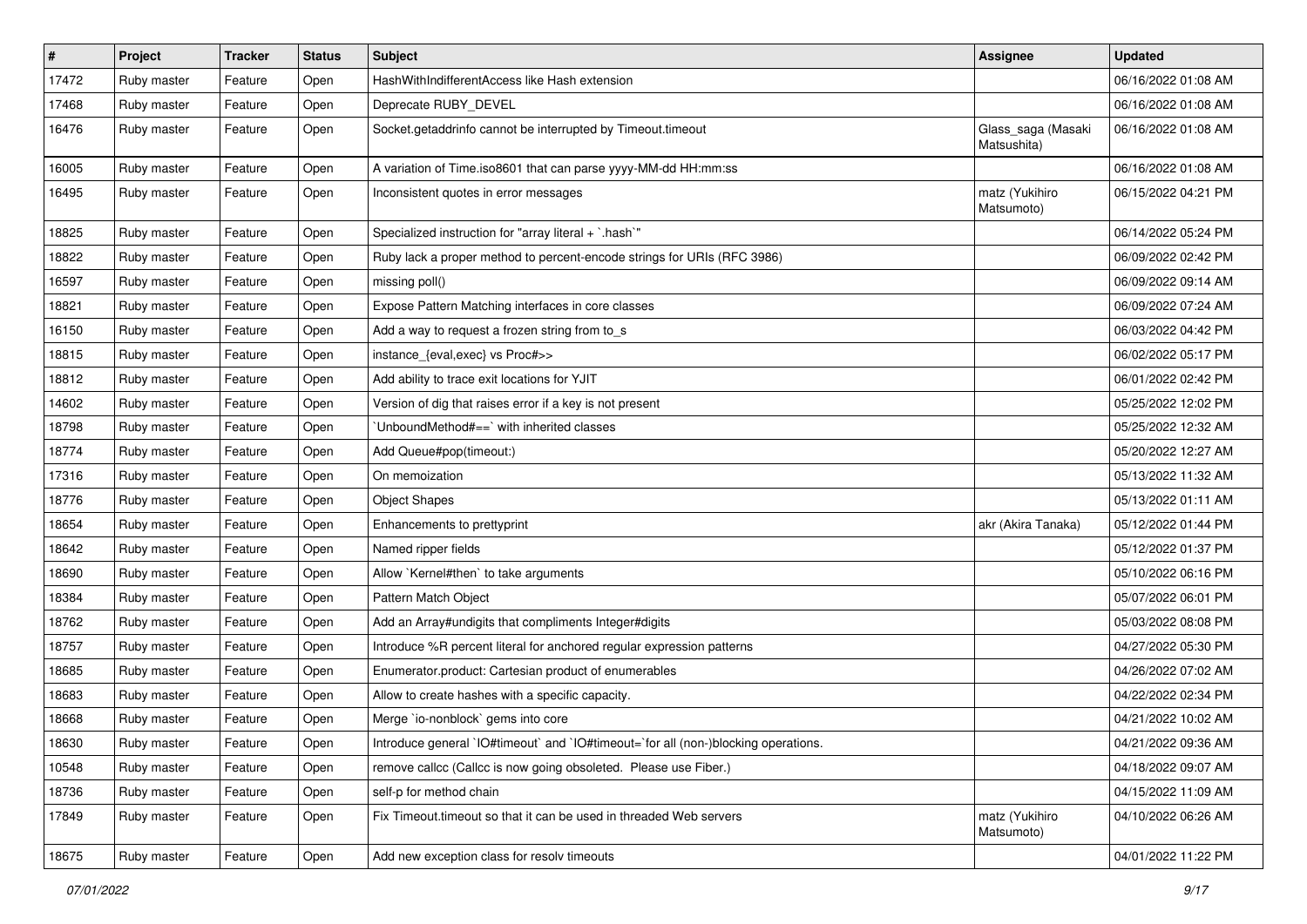| $\vert$ # | Project     | <b>Tracker</b> | <b>Status</b> | <b>Subject</b>                                                                            | <b>Assignee</b>            | <b>Updated</b>      |
|-----------|-------------|----------------|---------------|-------------------------------------------------------------------------------------------|----------------------------|---------------------|
| 16978     | Ruby master | Feature        | Open          | Ruby should not use realpath for __FILE__                                                 | nobu (Nobuyoshi<br>Nakada) | 04/01/2022 11:30 AM |
| 18594     | Ruby master | Feature        | Open          | Add a #to_h method on URI::Generic                                                        |                            | 03/31/2022 01:18 PM |
| 18659     | Ruby master | Feature        | Open          | Create a Binding at the time of an exception and make it available to Rescue              |                            | 03/25/2022 10:55 AM |
| 18179     | Ruby master | Feature        | Open          | Add Math methods to Numeric                                                               |                            | 03/24/2022 02:54 PM |
| 18462     | Ruby master | Feature        | Open          | Proposal to merge WASI based WebAssembly support                                          |                            | 03/24/2022 03:05 AM |
| 18639     | Ruby master | Feature        | Open          | Update Unicode data to Unicode Version 15.0.0                                             | duerst (Martin Dürst)      | 03/22/2022 07:38 PM |
| 17548     | Ruby master | Feature        | Open          | Need simple way to include symlink directories in Dir.glob                                |                            | 03/21/2022 01:35 PM |
| 18640     | Ruby master | Feature        | Open          | default empty string argument for `String#sub` and `String#sub!`, e.g. `"hello".sub("I")` |                            | 03/19/2022 02:33 AM |
| 18647     | Ruby master | Feature        | Open          | Non-recursive option for iseq-targeted Tracepoints in ruby 2.6+                           |                            | 03/18/2022 09:41 AM |
| 18576     | Ruby master | Feature        | Open          | Rename `ASCII-8BIT` encoding to `BINARY`                                                  |                            | 03/17/2022 03:06 PM |
| 18583     | Ruby master | Feature        | Open          | Pattern-matching: API for custom unpacking strategies?                                    |                            | 03/17/2022 01:10 PM |
| 15592     | Ruby master | Feature        | Open          | mode where "autoload" behaves like an immediate "require"                                 |                            | 03/16/2022 09:58 AM |
| 18617     | Ruby master | Feature        | Open          | Allow multiples keys in Hash#[] acting like Hash#dig                                      |                            | 03/10/2022 01:36 PM |
| 18603     | Ruby master | Feature        | Open          | Allow syntax like obj.method(arg)=value                                                   |                            | 02/27/2022 05:04 PM |
| 18597     | Ruby master | Feature        | Open          | Strings need a named method like 'dup' that doesn't duplicate if receiver is mutable      |                            | 02/26/2022 11:56 PM |
| 18498     | Ruby master | Feature        | Open          | Introduce a public WeakKeysMap that compares by equality                                  |                            | 02/20/2022 04:06 PM |
| 18593     | Ruby master | Feature        | Open          | Add back URI.escape                                                                       |                            | 02/18/2022 07:45 PM |
| 16989     | Ruby master | Feature        | Open          | Sets: need $\Psi$                                                                         | knu (Akinori MUSHA)        | 02/18/2022 02:57 AM |
| 18568     | Ruby master | Feature        | Open          | Explore lazy RubyGems boot to reduce need for --disable-gems                              |                            | 02/17/2022 07:15 AM |
| 18463     | Ruby master | Feature        | Open          | Random number generation with xoshiro                                                     |                            | 02/13/2022 09:12 AM |
| 18573     | Ruby master | Feature        | Open          | Object#pack1                                                                              |                            | 02/08/2022 08:51 AM |
| 18438     | Ruby master | Feature        | Open          | Add `Exception#additional_message` to show additional error information                   |                            | 02/07/2022 02:55 AM |
| 18368     | Ruby master | Feature        | Open          | Range#step semantics for non-Numeric ranges                                               |                            | 02/02/2022 03:42 PM |
| 18564     | Ruby master | Feature        | Open          | Add Exception#detailed_message                                                            | mame (Yusuke<br>Endoh)     | 02/01/2022 08:06 PM |
| 18402     | Ruby master | Feature        | Open          | <b>Argument Labels</b>                                                                    |                            | 01/31/2022 06:14 PM |
| 18554     | Ruby master | Feature        | Open          | Move unicode_normalize to a default gem                                                   |                            | 01/31/2022 05:51 PM |
| 18515     | Ruby master | Feature        | Open          | Add Range#reverse_each implementation for performance                                     |                            | 01/31/2022 02:23 AM |
| 18285     | Ruby master | Feature        | Open          | NoMethodError#message uses a lot of CPU/is really expensive to call                       |                            | 01/30/2022 12:45 PM |
| 18551     | Ruby master | Feature        | Open          | Make Range#reverse_each to raise an exception if endless                                  |                            | 01/28/2022 11:13 PM |
| 18136     | Ruby master | Feature        | Open          | take while after                                                                          |                            | 01/28/2022 06:23 AM |
| 18181     | Ruby master | Feature        | Open          | Introduce Enumerable#min with value, max with value, and minmax with value                |                            | 01/25/2022 07:33 AM |
| 16757     | Ruby master | Feature        | Open          | Add intersection to Range                                                                 |                            | 01/22/2022 07:26 AM |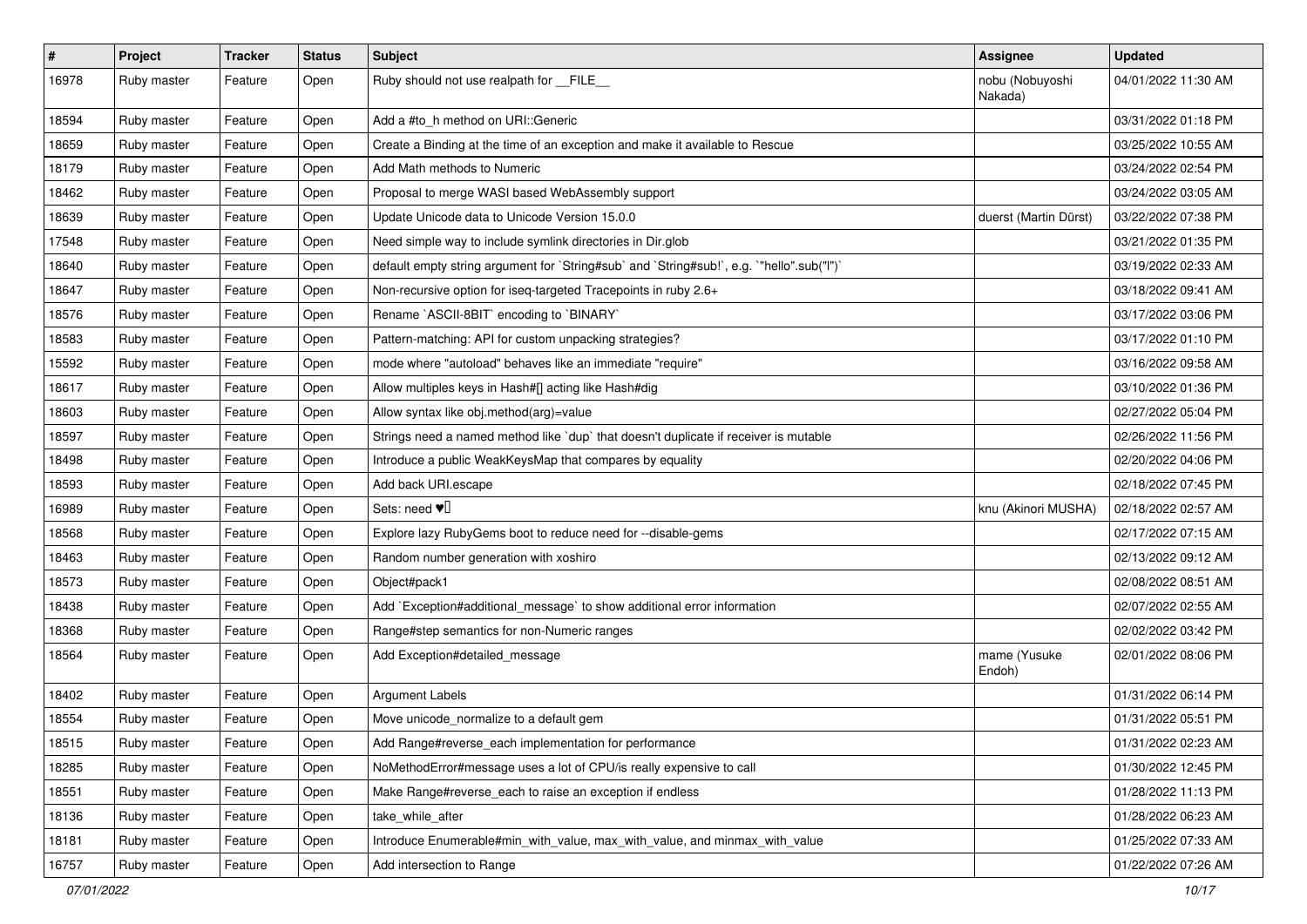| $\vert$ # | Project     | <b>Tracker</b> | <b>Status</b> | Subject                                                                         | Assignee                                | <b>Updated</b>      |
|-----------|-------------|----------------|---------------|---------------------------------------------------------------------------------|-----------------------------------------|---------------------|
| 14394     | Ruby master | Feature        | Open          | Class.descendants                                                               | ko1 (Koichi Sasada)                     | 01/20/2022 10:46 PM |
| 18494     | Ruby master | Feature        | Open          | [RFC] ENV["RUBY_GC_"]= changes GC parameters dynamically                        |                                         | 01/17/2022 11:15 PM |
| 15559     | Ruby master | Feature        | Open          | Logical XOR (^^) operator                                                       |                                         | 01/16/2022 03:20 AM |
| 16986     | Ruby master | Feature        | Open          | Anonymous Struct literal                                                        | matz (Yukihiro<br>Matsumoto)            | 01/15/2022 04:57 PM |
| 18478     | Ruby master | Feature        | Open          | Module#constant pairs                                                           |                                         | 01/11/2022 07:55 PM |
| 18477     | Ruby master | Feature        | Open          | Float#sqrt and Integer#sqrt                                                     |                                         | 01/11/2022 07:34 PM |
| 18439     | Ruby master | Feature        | Open          | Support YJIT for VC++                                                           | maximecb (Maxime<br>Chevalier-Boisvert) | 01/10/2022 11:29 PM |
| 12125     | Ruby master | Feature        | Open          | Proposal: Shorthand operator for Object#method                                  |                                         | 01/07/2022 06:23 PM |
| 17473     | Ruby master | Feature        | Open          | Make Pathname to embedded class of Ruby                                         | akr (Akira Tanaka)                      | 01/07/2022 09:25 AM |
| 12901     | Ruby master | Feature        | Open          | Anonymous functions without scope lookup overhead                               |                                         | 01/01/2022 12:30 PM |
| 14982     | Ruby master | Feature        | Open          | Improve namespace system in ruby to avoiding top-level names chaos              | matz (Yukihiro<br>Matsumoto)            | 12/31/2021 05:39 PM |
| 18440     | Ruby master | Feature        | Open          | YJIT is enabled if any YJIT tuning options are set                              |                                         | 12/30/2021 08:17 PM |
| 18376     | Ruby master | Feature        | Open          | Version comparison API                                                          |                                         | 12/30/2021 10:33 AM |
| 18332     | Ruby master | Feature        | Open          | a ? b                                                                           |                                         | 12/29/2021 04:38 AM |
| 18423     | Ruby master | Feature        | Open          | Installing stable versions like 3.0.3 from source generates fatal error by make |                                         | 12/23/2021 11:44 PM |
| 16817     | Ruby master | Feature        | Open          | attr_predicate or attr_query or attr_something for ? methods                    |                                         | 12/23/2021 11:44 PM |
| 16347     | Ruby master | Feature        | Open          | InmutableObject                                                                 |                                         | 12/23/2021 11:44 PM |
| 16118     | Ruby master | Feature        | Open          | Array .difference allow custom comparison                                       |                                         | 12/23/2021 11:44 PM |
| 15458     | Ruby master | Feature        | Open          | Automatic Exception#cause print in IRB                                          |                                         | 12/23/2021 11:44 PM |
| 15419     | Ruby master | Feature        | Open          | Allow Kernel#tap to be invoked with arguments like Kernel#send                  |                                         | 12/23/2021 11:43 PM |
| 15036     | Ruby master | Feature        | Open          | after upgrade when run apt upgrade metasploit                                   |                                         | 12/23/2021 11:43 PM |
| 14465     | Ruby master | Feature        | Open          | rename/alias and then obsolete UDPSocket::send                                  |                                         | 12/23/2021 11:43 PM |
| 14463     | Ruby master | Feature        | Open          | Allow comments to precede dots in member expressions                            |                                         | 12/23/2021 11:43 PM |
| 14449     | Ruby master | Feature        | Open          | error when trying to run rails s                                                |                                         | 12/23/2021 11:43 PM |
| 12867     | Ruby master | Feature        | Open          | Add ability to check validity of a URL                                          |                                         | 12/23/2021 11:43 PM |
| 12057     | Ruby master | Feature        | Open          | Allow methods with `yield` to be called without a block                         |                                         | 12/23/2021 11:43 PM |
| 12021     | Ruby master | Feature        | Open          | Final instance variables                                                        |                                         | 12/23/2021 11:43 PM |
| 12019     | Ruby master | Feature        | Open          | Better low-level support for writing concurrent libraries                       | matz (Yukihiro<br>Matsumoto)            | 12/23/2021 11:43 PM |
| 11627     | Ruby master | Feature        | Open          | make 'nonzero' an alias of 'nonzero?'                                           | matz (Yukihiro<br>Matsumoto)            | 12/23/2021 11:43 PM |
| 11026     | Ruby master | Feature        | Open          | How atomic should dynamic regexp with "once" flag be?                           |                                         | 12/23/2021 11:43 PM |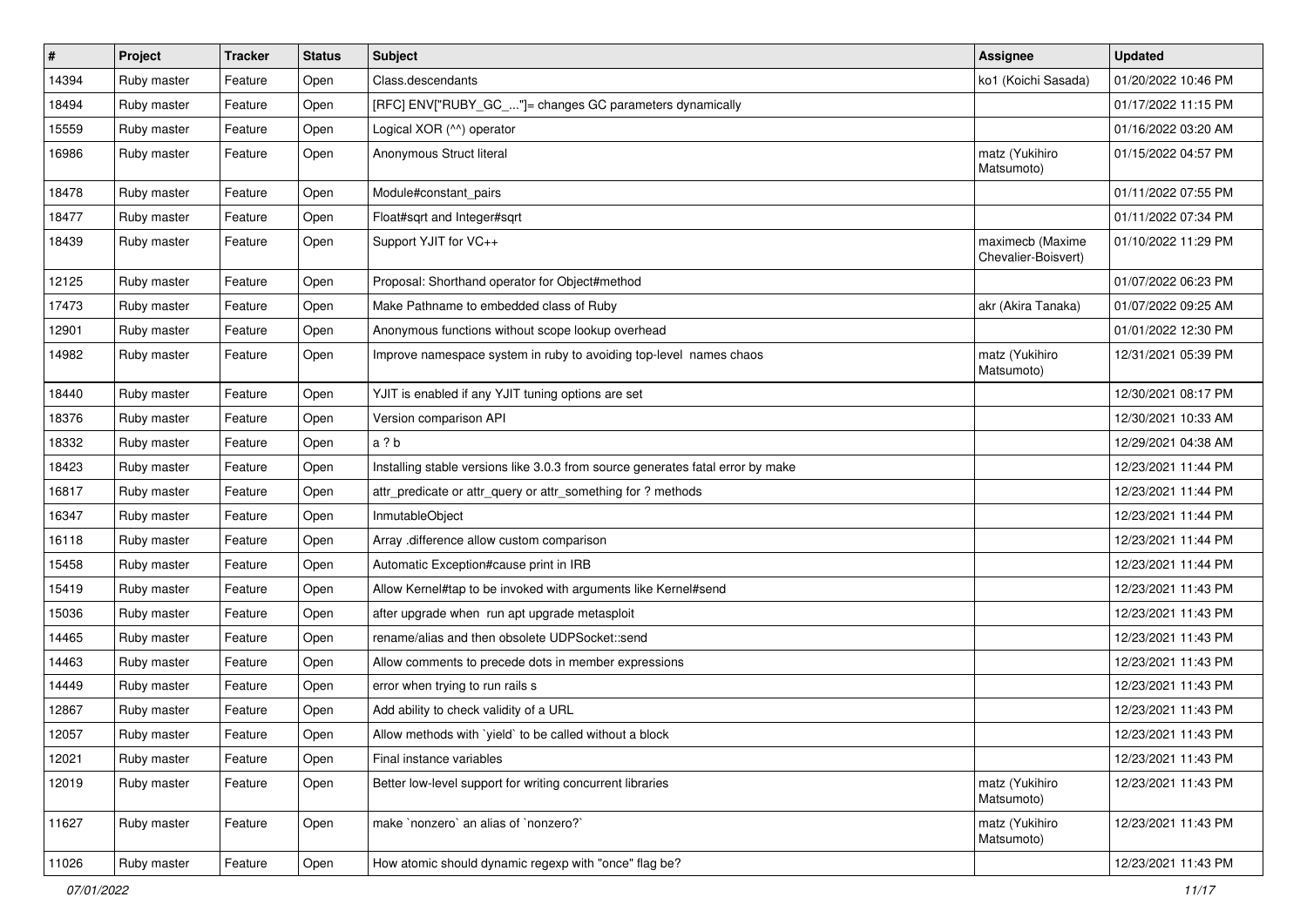| #     | Project     | <b>Tracker</b> | <b>Status</b> | Subject                                                                                                                                                                           | <b>Assignee</b> | <b>Updated</b>      |
|-------|-------------|----------------|---------------|-----------------------------------------------------------------------------------------------------------------------------------------------------------------------------------|-----------------|---------------------|
| 10829 | Ruby master | Feature        | Open          | Add to_proc method to the Array class                                                                                                                                             |                 | 12/23/2021 11:43 PM |
| 10634 | Ruby master | Feature        | Open          | <b>Baselining with Benchmark</b>                                                                                                                                                  |                 | 12/23/2021 11:43 PM |
| 10528 | Ruby master | Feature        | Open          | Allow line breaks instead of commas in arrays, hashes, argument lists, etc.                                                                                                       |                 | 12/23/2021 11:43 PM |
| 10477 | Ruby master | Feature        | Open          | Implicit interfaces                                                                                                                                                               |                 | 12/23/2021 11:43 PM |
| 10371 | Ruby master | Feature        | Open          | Use Thread#handle_interrupt in MonitorMixin                                                                                                                                       |                 | 12/23/2021 11:43 PM |
| 10273 | Ruby master | Feature        | Open          | Immutable Ruby                                                                                                                                                                    |                 | 12/23/2021 11:43 PM |
| 10217 | Ruby master | Feature        | Open          | Dir constructor similar to Pathname constructor                                                                                                                                   |                 | 12/23/2021 11:43 PM |
| 9947  | Ruby master | Feature        | Open          | Make `Object#send` and `Object#method` private                                                                                                                                    |                 | 12/23/2021 11:43 PM |
| 9941  | Ruby master | Feature        | Open          | Issue a warning when `module` or `class` keyword causes re-initialization of a constant that will become the<br>module/class name, instead of creating/reopening the module/class |                 | 12/23/2021 11:43 PM |
| 9804  | Ruby master | Feature        | Open          | File::CREATE as a synonym for File::CREAT                                                                                                                                         |                 | 12/23/2021 11:43 PM |
| 9686  | Ruby master | Feature        | Open          | Syntax for symbols used in hashes                                                                                                                                                 |                 | 12/23/2021 11:43 PM |
| 9402  | Ruby master | Feature        | Open          | A syntax to specify the default value of a hash                                                                                                                                   |                 | 12/23/2021 11:43 PM |
| 9401  | Ruby master | Feature        | Open          | Yet another syntax for literal anonymous functions (lambdas)                                                                                                                      |                 | 12/23/2021 11:43 PM |
| 8961  | Ruby master | Feature        | Open          | Synchronizable module to easily wrap methods in a mutex                                                                                                                           |                 | 12/23/2021 11:43 PM |
| 8947  | Ruby master | Feature        | Open          | make alias, alias_method, attr_* return name of the alias                                                                                                                         |                 | 12/23/2021 11:43 PM |
| 8896  | Ruby master | Feature        | Open          | #tap with missing block                                                                                                                                                           |                 | 12/23/2021 11:43 PM |
| 8848  | Ruby master | Feature        | Open          | Syntax for binary strings                                                                                                                                                         |                 | 12/23/2021 11:43 PM |
| 8751  | Ruby master | Feature        | Open          | Add offsets to method#source_location                                                                                                                                             |                 | 12/23/2021 11:43 PM |
| 8681  | Ruby master | Feature        | Open          | Net::HTTP should set TCP_NODELAY for requests with body                                                                                                                           |                 | 12/23/2021 11:43 PM |
| 8640  | Ruby master | Feature        | Open          | Add Time#elapsed to return nanoseconds since creation                                                                                                                             |                 | 12/23/2021 11:43 PM |
| 8635  | Ruby master | Feature        | Open          | attr accessor with default block                                                                                                                                                  |                 | 12/23/2021 11:43 PM |
| 8626  | Ruby master | Feature        | Open          | Add a Set coercion method to the standard lib: Set(possible_set)                                                                                                                  |                 | 12/23/2021 11:43 PM |
| 8619  | Ruby master | Feature        | Open          | <b>Standard Profiling API</b>                                                                                                                                                     |                 | 12/23/2021 11:43 PM |
| 8570  | Ruby master | Feature        | Open          | Better mechanisms to safely load classes concurrently                                                                                                                             |                 | 12/23/2021 11:43 PM |
| 8291  | Ruby master | Feature        | Open          | Allow retrieving the root Fiber of a Thread                                                                                                                                       |                 | 12/23/2021 11:43 PM |
| 8275  | Ruby master | Feature        | Open          | Add Module#public_const_get                                                                                                                                                       |                 | 12/23/2021 11:43 PM |
| 8259  | Ruby master | Feature        | Open          | Atomic attributes accessors                                                                                                                                                       |                 | 12/23/2021 11:43 PM |
| 8088  | Ruby master | Feature        | Open          | Method#parameters (and friends) should provide useful information about core methods                                                                                              |                 | 12/23/2021 11:43 PM |
| 7895  | Ruby master | Feature        | Open          | Exception#backtrace_locations to go with Thread#backtrace_locations and Kernel#caller_locations                                                                                   |                 | 12/23/2021 11:43 PM |
| 7845  | Ruby master | Feature        | Open          | Strip doesn't handle unicode space characters in ruby 1.9.2 & 1.9.3 (does in 1.9.1)                                                                                               |                 | 12/23/2021 11:43 PM |
| 7747  | Ruby master | Feature        | Open          | Expanded API for Binding semantics                                                                                                                                                |                 | 12/23/2021 11:43 PM |
| 8272  | Ruby master | Feature        | Open          | Transfer feature tracking to CommonRuby                                                                                                                                           |                 | 12/23/2021 11:40 PM |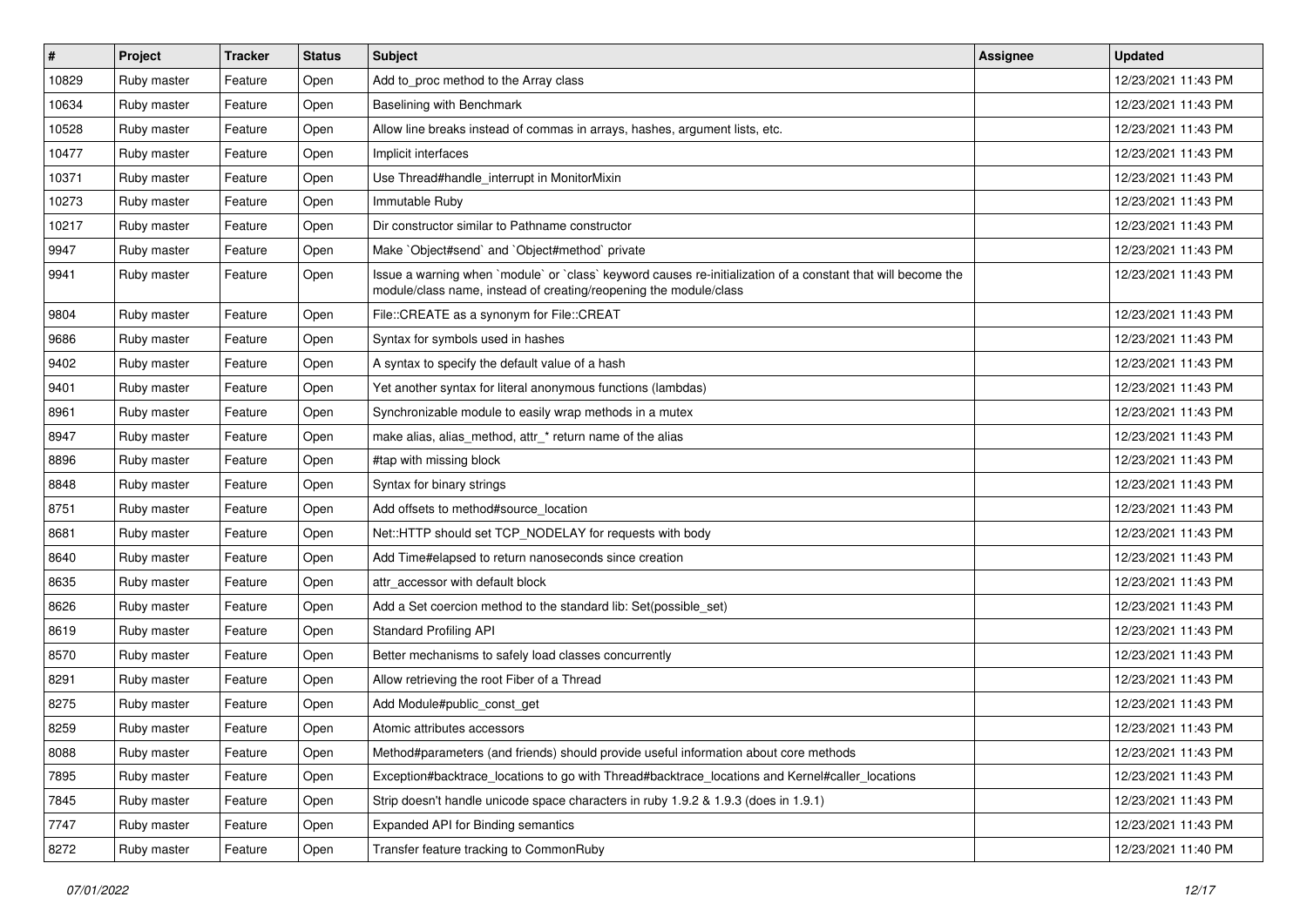| #     | Project     | Tracker | <b>Status</b> | Subject                                                                                                                                           | Assignee                     | <b>Updated</b>      |
|-------|-------------|---------|---------------|---------------------------------------------------------------------------------------------------------------------------------------------------|------------------------------|---------------------|
| 18411 | Ruby master | Feature | Open          | Introduce `Fiber.blocking` for disabling scheduler.                                                                                               |                              | 12/23/2021 05:10 PM |
| 18418 | Ruby master | Feature | Open          | Add Net::HTTP#security_level=                                                                                                                     |                              | 12/19/2021 11:58 AM |
| 17785 | Ruby master | Feature | Open          | Allow named parameters to be keywords                                                                                                             | matz (Yukihiro<br>Matsumoto) | 12/17/2021 06:10 PM |
| 18410 | Ruby master | Feature | Open          | Proposal to make inspect include underscores on numerics                                                                                          |                              | 12/16/2021 09:07 AM |
| 18296 | Ruby master | Feature | Open          | Custom exception formatting should override `Exception#full_message`.                                                                             |                              | 12/15/2021 08:49 PM |
| 12084 | Ruby master | Feature | Open          | Class#instance`                                                                                                                                   |                              | 12/14/2021 08:52 PM |
| 15192 | Ruby master | Feature | Open          | Introduce a new "shortcut assigning" syntax to convenient setup instance variables                                                                | matz (Yukihiro<br>Matsumoto) | 12/14/2021 06:42 PM |
| 17942 | Ruby master | Feature | Open          | Add a `initialize(public @a, private @b)` shortcut syntax for defining public/private accessors for instance<br>vars as part of constructor       |                              | 12/13/2021 12:43 AM |
| 18401 | Ruby master | Feature | Open          | Rework `require_relative` to add the "current path" on `\$LOAD_PATH`                                                                              |                              | 12/09/2021 05:41 PM |
| 18395 | Ruby master | Feature | Open          | Introduce Array#subtract! for performance                                                                                                         |                              | 12/08/2021 04:42 PM |
| 18033 | Ruby master | Feature | Open          | Time.new to parse a string                                                                                                                        |                              | 12/07/2021 02:15 PM |
| 17047 | Ruby master | Feature | Open          | Support parameters for MAIL FROM and RCPT TO                                                                                                      |                              | 12/06/2021 08:16 PM |
| 18275 | Ruby master | Feature | Open          | Add an option to define method to not capture the surrounding environment                                                                         | ko1 (Koichi Sasada)          | 12/03/2021 02:34 PM |
| 18369 | Ruby master | Feature | Open          | users.detect(:name, "Dorian") as shorthand for users.detect {  user  user.name == "Dorian" }                                                      |                              | 12/03/2021 02:23 PM |
| 18004 | Ruby master | Feature | Open          | Add Async to the stdlib                                                                                                                           |                              | 11/26/2021 06:01 AM |
| 6733  | Ruby master | Feature | Open          | New inspect framework                                                                                                                             |                              | 11/24/2021 05:06 AM |
| 18360 | Ruby master | Feature | Open          | <b>PrettyPrint enhancements</b>                                                                                                                   |                              | 11/24/2021 12:15 AM |
| 18357 | Ruby master | Feature | Open          | Proposal: stop raising when block passed to IO#each_* closes the IO                                                                               |                              | 11/22/2021 09:03 PM |
| 18262 | Ruby master | Feature | Open          | Enumerator::Lazy#partition                                                                                                                        |                              | 11/20/2021 10:17 AM |
| 16252 | Ruby master | Feature | Open          | Hash#partition should return hashes                                                                                                               |                              | 11/18/2021 03:54 PM |
| 18334 | Ruby master | Feature | Open          | ENV#to_h returns a new Hash object but Hash#to_h does not, which can cause inconsistencies                                                        |                              | 11/17/2021 05:46 PM |
| 18331 | Ruby master | Feature | Open          | Kernel.#Time                                                                                                                                      |                              | 11/13/2021 12:41 PM |
| 18035 | Ruby master | Feature | Open          | Introduce general model/semantic for immutable by default.                                                                                        |                              | 11/09/2021 04:47 PM |
| 18127 | Ruby master | Feature | Open          | Ractor-local version of Singleton                                                                                                                 |                              | 11/09/2021 02:45 PM |
| 18291 | Ruby master | Feature | Open          | When use $=\sim$ with named group, if regex is on the right side, variable not defined.                                                           |                              | 11/06/2021 12:36 PM |
| 15667 | Ruby master | Feature | Open          | Introduce malloc_trim(0) in full gc cycles                                                                                                        |                              | 11/01/2021 07:32 AM |
| 18137 | Ruby master | Feature | Open          | A new method to check Proc is isolated or not                                                                                                     |                              | 10/27/2021 07:30 AM |
| 18265 | Ruby master | Feature | Open          | Self-contained one-binary feature which discuss on ruby kaigi 2021 day 2, $\Box$ Ruby Committers vs the World /<br>CRuby Committers <sup>[]</sup> |                              | 10/24/2021 04:11 PM |
| 18083 | Ruby master | Feature | Open          | Capture error in ensure block.                                                                                                                    |                              | 10/21/2021 01:00 PM |
| 18259 | Ruby master | Feature | Open          | Support quarter spec %q in Time#strftime                                                                                                          |                              | 10/21/2021 12:15 PM |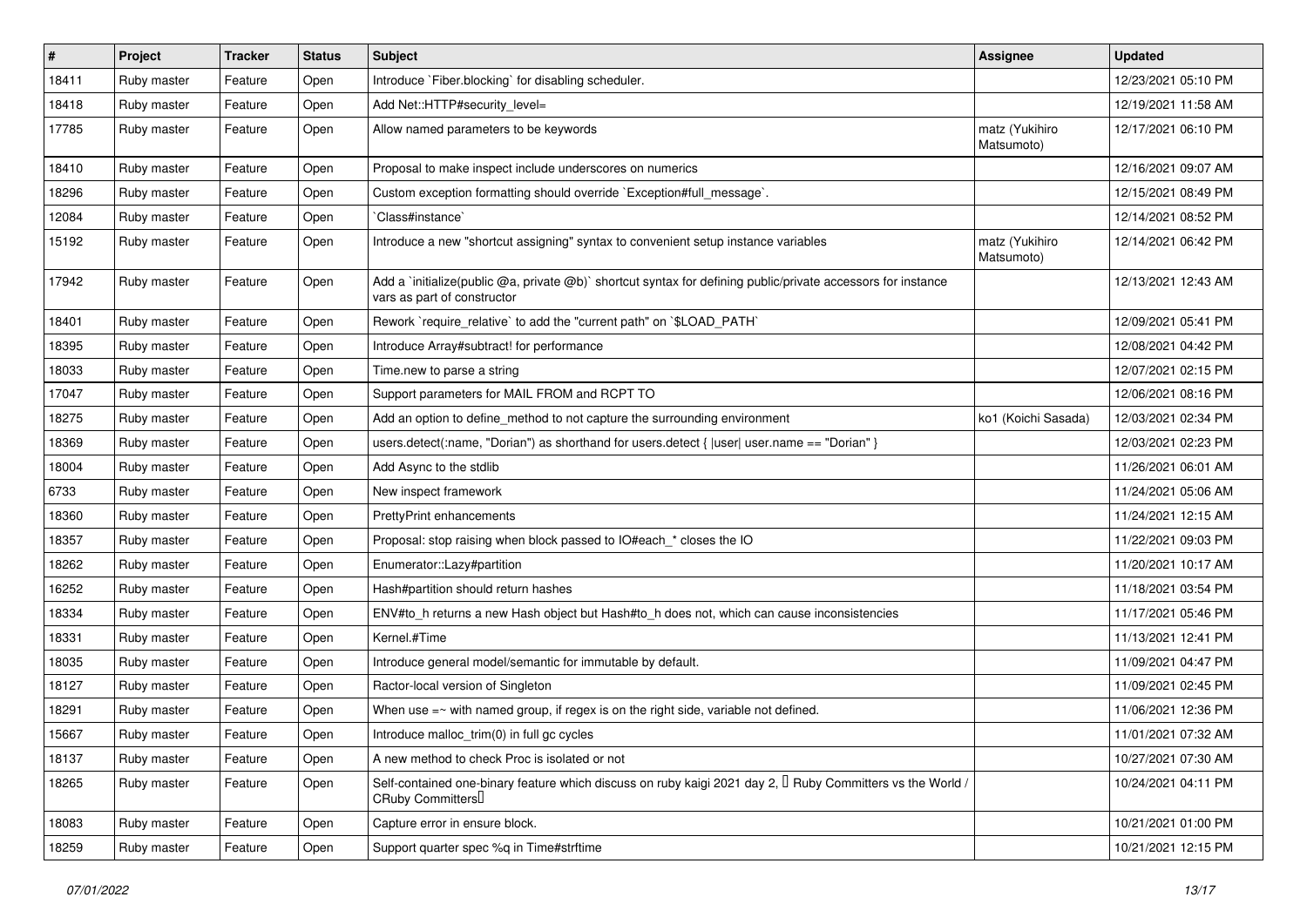| $\#$  | Project     | <b>Tracker</b> | <b>Status</b> | Subject                                                                                                                                                               | <b>Assignee</b>               | <b>Updated</b>      |
|-------|-------------|----------------|---------------|-----------------------------------------------------------------------------------------------------------------------------------------------------------------------|-------------------------------|---------------------|
| 18256 | Ruby master | Feature        | Open          | Change the canonical name of Thread::Mutex, Thread::Queue, Thread::SizedQueue and<br>Thread::ConditionVariable to just Mutex, Queue, SizedQueue and ConditionVariable |                               | 10/20/2021 10:59 PM |
| 18242 | Ruby master | Feature        | Open          | Parser makes multiple assignment sad in confusing way                                                                                                                 |                               | 10/09/2021 07:58 AM |
| 18228 | Ruby master | Feature        | Open          | Add a 'timeout' option to 'IO.copy_stream'                                                                                                                            |                               | 10/01/2021 05:10 AM |
| 18227 | Ruby master | Feature        | Open          | Static class initialization.                                                                                                                                          | ioquatix (Samuel<br>Williams) | 09/29/2021 09:21 PM |
| 18194 | Ruby master | Feature        | Open          | No easy way to format exception messages per thread/fiber scheduler context.                                                                                          | mame (Yusuke<br>Endoh)        | 09/29/2021 10:10 AM |
| 18151 | Ruby master | Feature        | Open          | Incorrect Resolv result when DNS server is unreachable                                                                                                                |                               | 09/18/2021 12:22 AM |
| 18168 | Ruby master | Feature        | Open          | Add ActiveSupport deep_transform_values to Ruby                                                                                                                       |                               | 09/15/2021 05:29 AM |
| 18162 | Ruby master | Feature        | Open          | Shorthand method Proc#isolate to create isolated proc objects                                                                                                         |                               | 09/13/2021 02:33 AM |
| 18146 | Ruby master | Feature        | Open          | Add `delete_prefix` and `delete_suffix` to `Pathname`                                                                                                                 |                               | 09/03/2021 04:59 AM |
| 18135 | Ruby master | Feature        | Open          | Introduce Enumerable#detect_only                                                                                                                                      |                               | 09/02/2021 05:44 PM |
| 18069 | Ruby master | Feature        | Open          | instance_exec` is just ignored when the block is originally a method                                                                                                  |                               | 08/10/2021 05:33 AM |
| 18070 | Ruby master | Feature        | Open          | `attr` should be removed                                                                                                                                              |                               | 08/09/2021 05:51 PM |
| 18063 | Ruby master | Feature        | Open          | io uring implementation                                                                                                                                               |                               | 08/05/2021 10:02 AM |
| 18057 | Ruby master | Feature        | Open          | Introduce Array#mean                                                                                                                                                  |                               | 08/02/2021 02:16 PM |
| 18055 | Ruby master | Feature        | Open          | Introduce                                                                                                                                                             |                               | 07/30/2021 09:30 AM |
| 13514 | Ruby master | Feature        | Open          | [PATCH] thread pthread.c (native sleep): preserve old unblock function                                                                                                |                               | 07/27/2021 11:41 AM |
| 13502 | Ruby master | Feature        | Open          | remove unused Array#to s implementation                                                                                                                               |                               | 07/27/2021 11:41 AM |
| 12992 | Ruby master | Feature        | Open          | ArgumentError if hostname is missing                                                                                                                                  |                               | 07/27/2021 11:40 AM |
| 15305 | Ruby master | Feature        | Open          | [PATCH] include/ruby/ruby.h (RB_ALLOCV*): remove GC guard                                                                                                             | nobu (Nobuyoshi<br>Nakada)    | 07/27/2021 11:39 AM |
| 11373 | Ruby master | Feature        | Open          | Add command line option to query valid values for --dump                                                                                                              |                               | 07/27/2021 11:09 AM |
| 10755 | Ruby master | Feature        | Open          | Use rb_define_alias instead of rb_define_method for rb_cHash                                                                                                          |                               | 07/27/2021 11:09 AM |
| 10549 | Ruby master | Feature        | Open          | Deprecate each_with_index and each_with_object in favor of with_index and with_object                                                                                 | matz (Yukihiro<br>Matsumoto)  | 07/27/2021 11:09 AM |
| 10287 | Ruby master | Feature        | Open          | rename COLON3 to COLON2 HEAD.                                                                                                                                         | matz (Yukihiro<br>Matsumoto)  | 07/27/2021 09:34 AM |
| 11431 | Ruby master | Feature        | Open          | [PATCH] rb_parser_compile_*: remove volatile arg                                                                                                                      |                               | 07/27/2021 07:27 AM |
| 10473 | Ruby master | Feature        | Open          | Change Date#to datetime to use local time                                                                                                                             |                               | 07/23/2021 07:08 PM |
| 14274 | Ruby master | Feature        | Open          | Merge Std-Lib Time Class into Core                                                                                                                                    |                               | 07/19/2021 07:54 AM |
| 11500 | Ruby master | Feature        | Open          | [RFC] rename Queue to UnboundedQueue                                                                                                                                  |                               | 07/19/2021 07:48 AM |
| 14851 | Ruby master | Feature        | Open          | [PATCH] thread_pthread.c: remove non-sleepy timer thread implementation                                                                                               |                               | 07/19/2021 05:23 AM |
| 17994 | Ruby master | Feature        | Open          | Clarify `IO.read` behavior and add `File.read` method                                                                                                                 |                               | 07/16/2021 03:04 AM |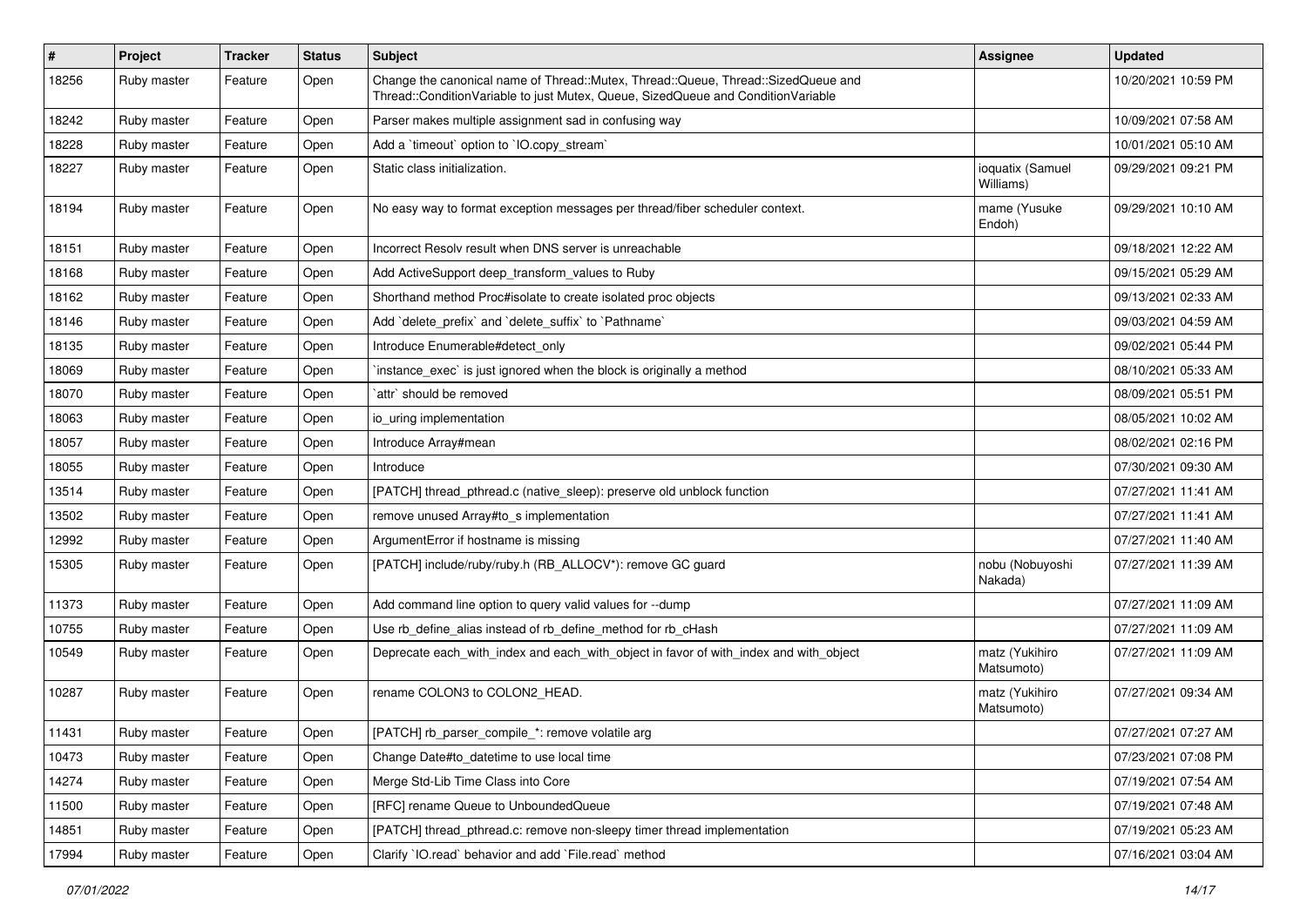| $\vert$ # | Project     | <b>Tracker</b> | <b>Status</b> | Subject                                                                                 | <b>Assignee</b>              | <b>Updated</b>      |
|-----------|-------------|----------------|---------------|-----------------------------------------------------------------------------------------|------------------------------|---------------------|
| 17938     | Ruby master | Feature        | Open          | Keyword alternative for boolean positional arguments                                    |                              | 07/15/2021 06:46 AM |
| 17924     | Ruby master | Feature        | Open          | Range#infinite?                                                                         |                              | 07/08/2021 11:58 PM |
| 17833     | Ruby master | Feature        | Open          | add IO.readinto(b) where b is a bytes like object that is you can get a memoryview from |                              | 06/30/2021 02:36 PM |
| 18005     | Ruby master | Feature        | Open          | Enable non-blocking 'binding.irb'.                                                      |                              | 06/24/2021 07:20 PM |
| 14378     | Ruby master | Feature        | Open          | Increase Fixnum range on Windows from 31 bits to 63 bits                                |                              | 06/18/2021 07:31 PM |
| 14275     | Ruby master | Feature        | Open          | GC not aggressive enough                                                                |                              | 06/17/2021 06:54 PM |
| 14570     | Ruby master | Feature        | Open          | Make File.expand_path/real_path casing consistent on Windows                            |                              | 06/17/2021 04:22 PM |
| 17950     | Ruby master | Feature        | Open          | Unable to pattern-match against a String key                                            |                              | 06/15/2021 11:42 AM |
| 17944     | Ruby master | Feature        | Open          | Remove Socket.gethostbyaddr and Socket.gethostbyname                                    |                              | 06/10/2021 08:26 AM |
| 10320     | Ruby master | Feature        | Open          | require into module                                                                     |                              | 06/10/2021 08:15 AM |
| 17884     | Ruby master | Feature        | Open          | locindex for profiling tools                                                            | ko1 (Koichi Sasada)          | 05/24/2021 04:17 PM |
| 17210     | Ruby master | Feature        | Open          | More readable and useful `Set#inspect`                                                  | knu (Akinori MUSHA)          | 05/19/2021 10:12 PM |
| 17859     | Ruby master | Feature        | Open          | Start IRB when running just `ruby`                                                      |                              | 05/14/2021 07:54 AM |
| 17856     | Ruby master | Feature        | Open          | ary.member? is slower than ary.include?                                                 |                              | 05/11/2021 10:12 AM |
| 17844     | Ruby master | Feature        | Open          | Support list of methods to test with respond_to?                                        |                              | 05/06/2021 07:00 PM |
| 17834     | Ruby master | Feature        | Open          | Add a Bytes and BytesArray class that implement memoryview                              |                              | 05/06/2021 02:22 PM |
| 17851     | Ruby master | Feature        | Open          | ruby extension for memoryview                                                           |                              | 05/05/2021 03:15 PM |
| 17825     | Ruby master | Feature        | Open          | Uniformize Float::INFINITY and Date::infinity.new                                       |                              | 05/04/2021 01:43 AM |
| 17647     | Ruby master | Feature        | Open          | Print register `r11` on 32-bit ARM Linux                                                |                              | 04/30/2021 11:22 AM |
| 17830     | Ruby master | Feature        | Open          | Add Integer#previous and Integer#prev                                                   | matz (Yukihiro<br>Matsumoto) | 04/27/2021 11:35 PM |
| 17016     | Ruby master | Feature        | Open          | Enumerable#accumulate                                                                   |                              | 04/27/2021 03:14 PM |
| 17790     | Ruby master | Feature        | Open          | Have a way to clear a String without resetting its capacity                             |                              | 04/21/2021 11:27 PM |
| 17808     | Ruby master | Feature        | Open          | Feature Request: JS like splat of Object properties as named method parameters          |                              | 04/17/2021 11:43 PM |
| 17749     | Ruby master | Feature        | Open          | Const source location without name                                                      |                              | 04/17/2021 07:38 AM |
| 17797     | Ruby master | Feature        | Open          | MIPS support for addr2line.c                                                            |                              | 04/13/2021 03:49 AM |
| 17786     | Ruby master | Feature        | Open          | Proposal: new "ends" keyword                                                            |                              | 04/11/2021 01:40 AM |
| 16816     | Ruby master | Feature        | Open          | Prematurely terminated Enumerator should stay terminated                                |                              | 04/09/2021 09:24 PM |
| 17773     | Ruby master | Feature        | Open          | Alias `Numeric#zero?` and `Float#zero?` as `Numeric#empty?` and `Float#empty?`          |                              | 04/02/2021 03:39 PM |
| 17771     | Ruby master | Feature        | Open          | String#start_with? should not construct MatchData or set \$~                            |                              | 04/02/2021 02:49 PM |
| 17758     | Ruby master | Feature        | Open          | Provide Hash#count for performance improvement                                          |                              | 03/28/2021 06:39 PM |
| 17743     | Ruby master | Feature        | Open          | Show argument types in backtrace                                                        |                              | 03/25/2021 06:39 PM |
| 17682     | Ruby master | Feature        | Open          | String#casecmp performance improvement                                                  |                              | 03/24/2021 02:29 PM |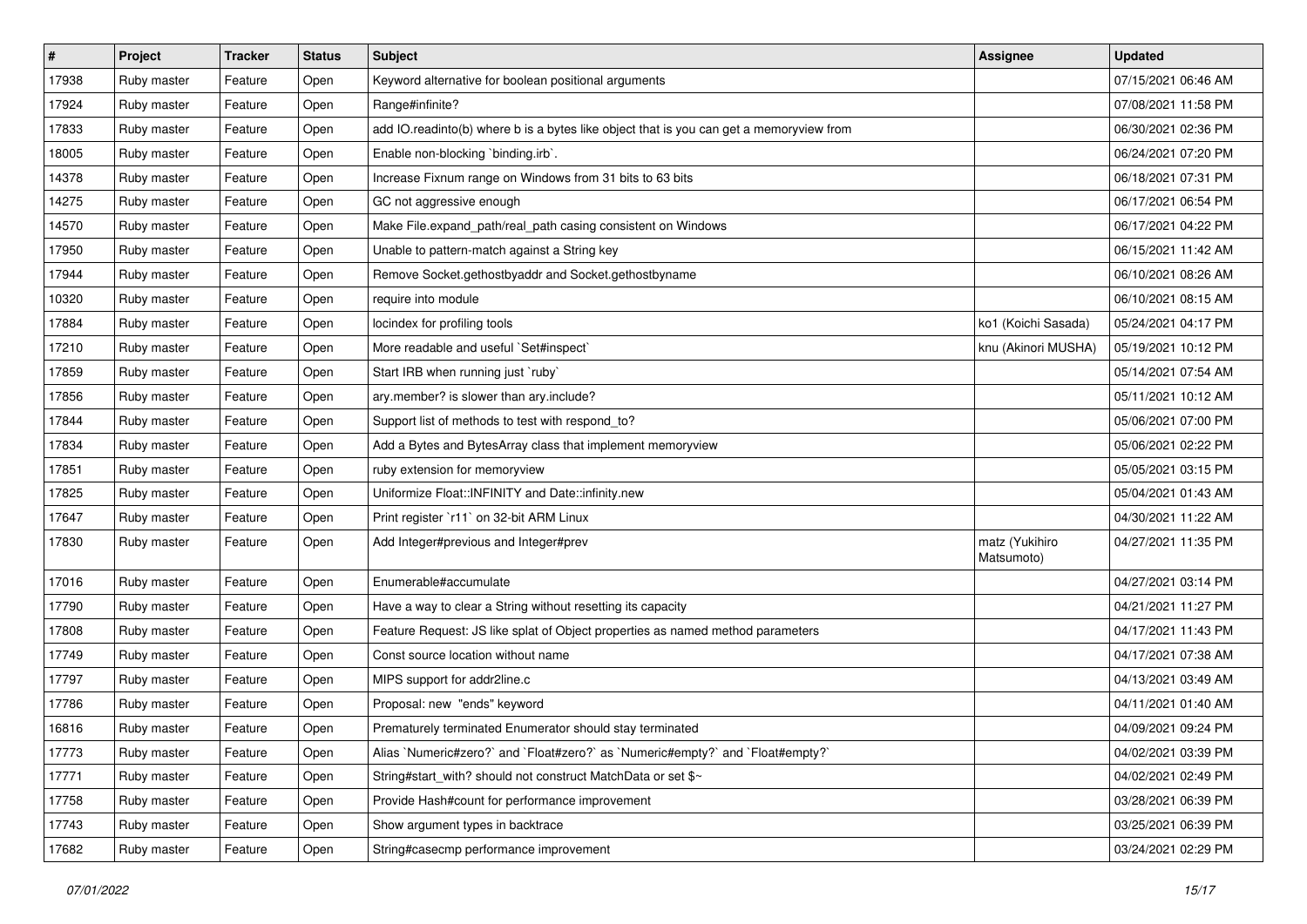| #     | Project     | <b>Tracker</b> | <b>Status</b> | Subject                                                                                                                                                    | Assignee                     | <b>Updated</b>      |
|-------|-------------|----------------|---------------|------------------------------------------------------------------------------------------------------------------------------------------------------------|------------------------------|---------------------|
| 17718 | Ruby master | Feature        | Open          | a method paramaters object that can be pattern matched against                                                                                             |                              | 03/24/2021 01:29 PM |
| 17741 | Ruby master | Feature        | Open          | Ruby links to `objc` for convenience - this should be moved into a native ext                                                                              |                              | 03/23/2021 01:24 AM |
| 13820 | Ruby master | Feature        | Open          | Add a nil coalescing operator                                                                                                                              |                              | 03/16/2021 03:34 PM |
| 17663 | Ruby master | Feature        | Open          | Enumerator#with, an alternative to Enumerator#with_object                                                                                                  |                              | 03/02/2021 05:48 PM |
| 17660 | Ruby master | Feature        | Open          | Expose information about which basic methods have been redefined                                                                                           |                              | 03/02/2021 03:31 PM |
| 16113 | Ruby master | Feature        | Open          | Partial application                                                                                                                                        |                              | 03/02/2021 02:00 PM |
| 17184 | Ruby master | Feature        | Open          | No stdlib function to perform simple string replacement                                                                                                    | matz (Yukihiro<br>Matsumoto) | 02/23/2021 09:27 PM |
| 16990 | Ruby master | Feature        | Open          | Sets: operators compatibility with Array                                                                                                                   |                              | 02/22/2021 11:37 PM |
| 17627 | Ruby master | Feature        | Open          | Suggestion: Implement `freeze_values` instance method on collection-like classes.                                                                          |                              | 02/16/2021 07:58 PM |
| 17140 | Ruby master | Feature        | Open          | Merge Enumerable#grep(_v) with Enumerable#select/reject                                                                                                    |                              | 02/10/2021 07:56 AM |
| 17616 | Ruby master | Feature        | Open          | Support backtracing on Linux with non-GNU-libc + libunwind                                                                                                 |                              | 02/09/2021 01:12 PM |
| 17611 | Ruby master | Feature        | Open          | Expose `rb_execarg` interfaces and `rb_grantpt`                                                                                                            |                              | 02/07/2021 01:52 AM |
| 17566 | Ruby master | Feature        | Open          | Tune thread QoS / efficiency on macOS                                                                                                                      |                              | 01/29/2021 09:16 AM |
| 11539 | Ruby master | Feature        | Open          | Support explicit declaration of volatile instance variables                                                                                                |                              | 01/26/2021 03:30 PM |
| 17579 | Ruby master | Feature        | Open          | [Proposal] A suggestion for newline-separated shorthand notation, for the creation of Arrays containing<br>strings that may contain ' ' (space) characters |                              | 01/25/2021 04:33 PM |
| 17330 | Ruby master | Feature        | Open          | Object#non                                                                                                                                                 |                              | 01/25/2021 03:54 PM |
| 17576 | Ruby master | Feature        | Open          | Partial Functions (procs, lambdas)                                                                                                                         |                              | 01/24/2021 07:58 PM |
| 13750 | Ruby master | Feature        | Open          | Improve String#casecmp? and Symbol#casecmp? performance with ASCII string                                                                                  |                              | 01/24/2021 07:12 AM |
| 17562 | Ruby master | Feature        | Open          | Update - E option in --help                                                                                                                                |                              | 01/19/2021 05:38 PM |
| 14430 | Ruby master | Feature        | Open          | net/http: use Socket.tcp with connect_timeout, instead of TCPSocket.open wrapped in Timeout.timeout                                                        |                              | 01/19/2021 10:01 AM |
| 17550 | Ruby master | Feature        | Open          | Why no function to get all subdirectories of a directory?                                                                                                  |                              | 01/18/2021 08:57 AM |
| 11882 | Ruby master | Feature        | Open          | Map or NamedMap                                                                                                                                            | matz (Yukihiro<br>Matsumoto) | 01/17/2021 01:31 PM |
| 17528 | Ruby master | Feature        | Open          | Make Addrinfo.getaddrinfo fall back to Timeout.timeout for :resolv_timeout                                                                                 |                              | 01/13/2021 08:50 PM |
| 17496 | Ruby master | Feature        | Open          | Add constant Math::TAU                                                                                                                                     |                              | 01/13/2021 05:47 AM |
| 17097 | Ruby master | Feature        | Open          | `map_min`, `map_max`                                                                                                                                       |                              | 01/13/2021 01:24 AM |
| 17357 | Ruby master | Feature        | Open          | Queue#pop` should have a block form for closed queues                                                                                                      |                              | 01/12/2021 07:32 AM |
| 17474 | Ruby master | Feature        | Open          | Interpreting constants at compile time                                                                                                                     |                              | 01/07/2021 04:40 PM |
| 15225 | Ruby master | Feature        | Open          | OpenStruct: Recursively converting child Hash objects to OpenStruct objects.                                                                               |                              | 01/03/2021 02:30 AM |
| 17471 | Ruby master | Feature        | Open          | send if method for improved conditional chaining                                                                                                           |                              | 12/29/2020 03:23 PM |
| 16291 | Ruby master | Feature        | Open          | Introduce support for resize in rb_ary_freeze and prefer internal use of rb_ary_freeze and rb_str_freeze for<br>String and Array types                     | nobu (Nobuyoshi<br>Nakada)   | 12/25/2020 02:43 AM |